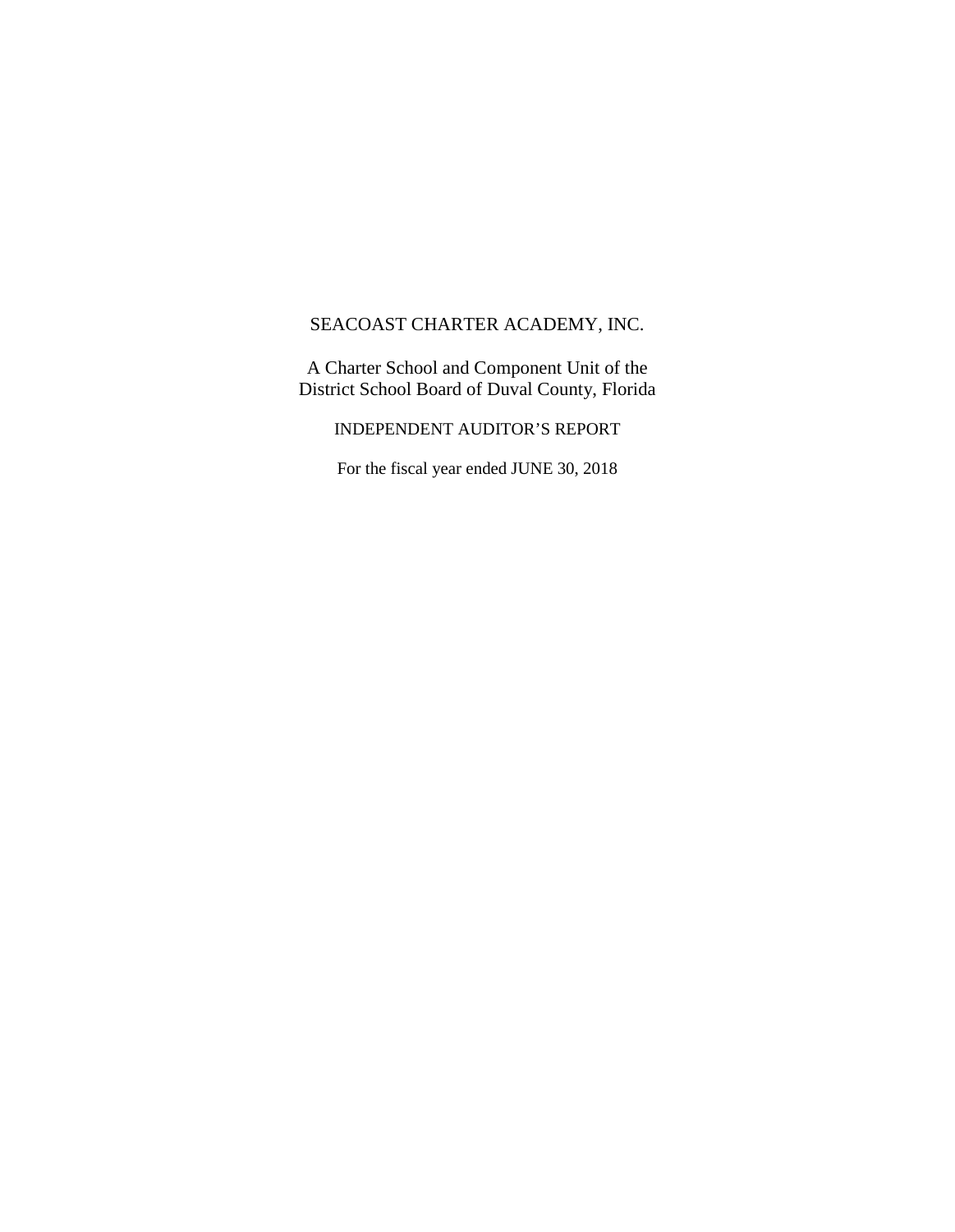## *TABLE OF CONTENTS*

|                                                                                                                                                                                                                | <b>PAGE</b><br>NO. |
|----------------------------------------------------------------------------------------------------------------------------------------------------------------------------------------------------------------|--------------------|
| <b>Independent Auditor's Report</b>                                                                                                                                                                            | $1 - 3$            |
| <b>Management's Discussion and Analysis – (Unaudited)</b>                                                                                                                                                      | $4 - 8$            |
| <b>Basic Financial Statements:</b>                                                                                                                                                                             |                    |
| <b>Government-Wide Financial Statements:</b>                                                                                                                                                                   |                    |
| <b>Statement of Net Position</b><br><b>Statement of Activities</b>                                                                                                                                             | 9<br>10            |
| <b>Fund Financial Statements:</b>                                                                                                                                                                              |                    |
| <b>Balance Sheet - Governmental Funds</b>                                                                                                                                                                      | 11                 |
| Reconciliation of the Balance Sheet to the Statement of Net Position                                                                                                                                           | 12                 |
| Statement of Revenues, Expenditures and Changes in Fund Balances -<br><b>Governmental Funds</b>                                                                                                                | 13                 |
| Reconciliation of the Governmental Funds Statement of Revenues,<br>Expenditures, and Changes in Fund Balances to the Statement of<br>Activities                                                                | 14                 |
| <b>Notes to Financial Statements</b>                                                                                                                                                                           | $15 - 24$          |
| <b>Required Supplementary Information</b>                                                                                                                                                                      |                    |
| Note to Required Supplementary Information – (Unaudited)<br>Budgetary Comparison Schedule – General Fund – (Unaudited)<br>Budgetary Comparison Schedule – Special Revenue Fund –                               | 25<br>26           |
| (Unaudited)<br>Budgetary Comparison Schedule – Capital Outlay Fund – (Unaudited)                                                                                                                               | 27<br>28           |
| <b>Compliance and Internal Control</b>                                                                                                                                                                         |                    |
| Independent Auditor's Report on Internal Control Over Financial<br>Reporting and on Compliance and Other Matters Based on an Audit of<br>Financial Statements Performed in Accordance with Government Auditing |                    |
| <b>Standards</b>                                                                                                                                                                                               | $29 - 30$          |
| Management Letter as required by Rules of the Florida Auditor General,<br>Chapter 10.850, Florida Statutes, Charter School Audits                                                                              | $31 - 32$          |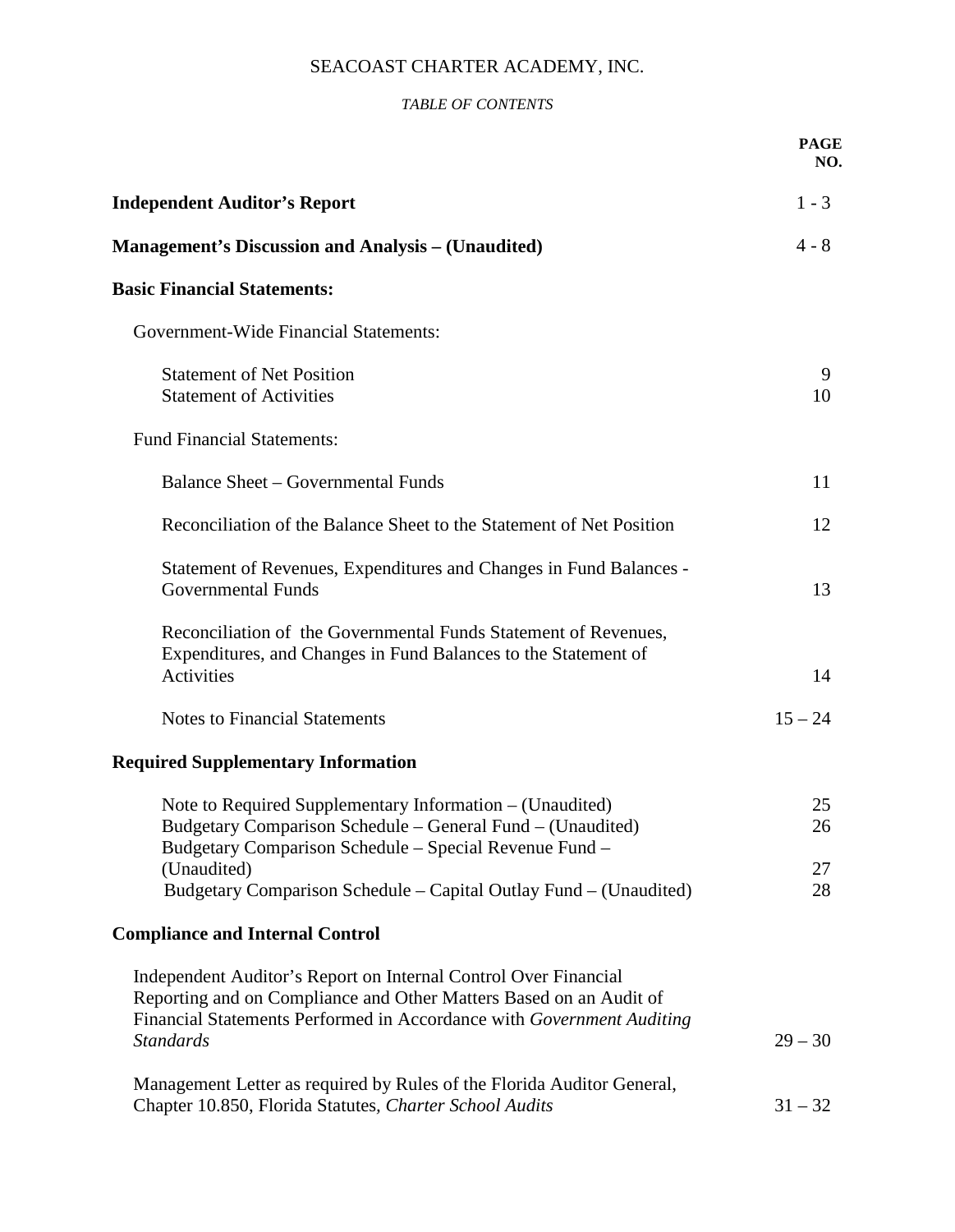

**Simonic, Simonic, Ratnecht & Associates, Inc. Certified Public Accountants 8750 Perimeter Park Boulevard Jacksonville, FL 32216-6347 Phone: 904-928-1040 Fax: 904-928-0909**  [www.simonic.net](http://www.simonic.net/)

## **Independent Auditor's Report**

Board of Directors Seacoast Charter Academy, Inc. A Charter School and Component Unit of the Duval County District School Board 9100 Regency Square Blvd Jacksonville, FL 32211

#### **Report on the Financial Statements**

We have audited the accompanying financial statements of the governmental activities, each major fund, and the aggregate remaining fund information of Seacoast Charter Academy, Inc. (Academy) (a nonprofit organization), a charter school and component unit of the District School Board of Duval County, Florida, as of and for the year ended June 30, 2018, and the related notes to the financial statements, which collectively comprise the Academy's basic financial statements as listed in the table of contents.

#### *Management's Responsibility for the Financial Statements*

Management is responsible for the preparation and fair presentation of these financial statements in accordance with accounting principles generally accepted in the United States of America; this includes the design, implementation, and maintenance of internal control relevant to the preparation and fair presentation of financial statements that are free from material misstatement, whether due to fraud or error.

#### *Auditor's Responsibility*

Our responsibility is to express opinions on these financial statements based on our audit. We conducted our audit in accordance with auditing standards generally accepted in the United States of America and the standards applicable to financial audits contained in *Government Auditing Standards*, issued by the Comptroller General of the United States. Those standards require that we plan and perform the audit to obtain reasonable assurance about whether the financial statements are free from material misstatement.

An audit involves performing procedures to obtain audit evidence about the amounts and disclosures in the financial statements. The procedures selected depend on the auditor's judgment, including the assessment of the risks of material misstatement of the financial statements, whether due to fraud or error. In making those risk assessments, the auditor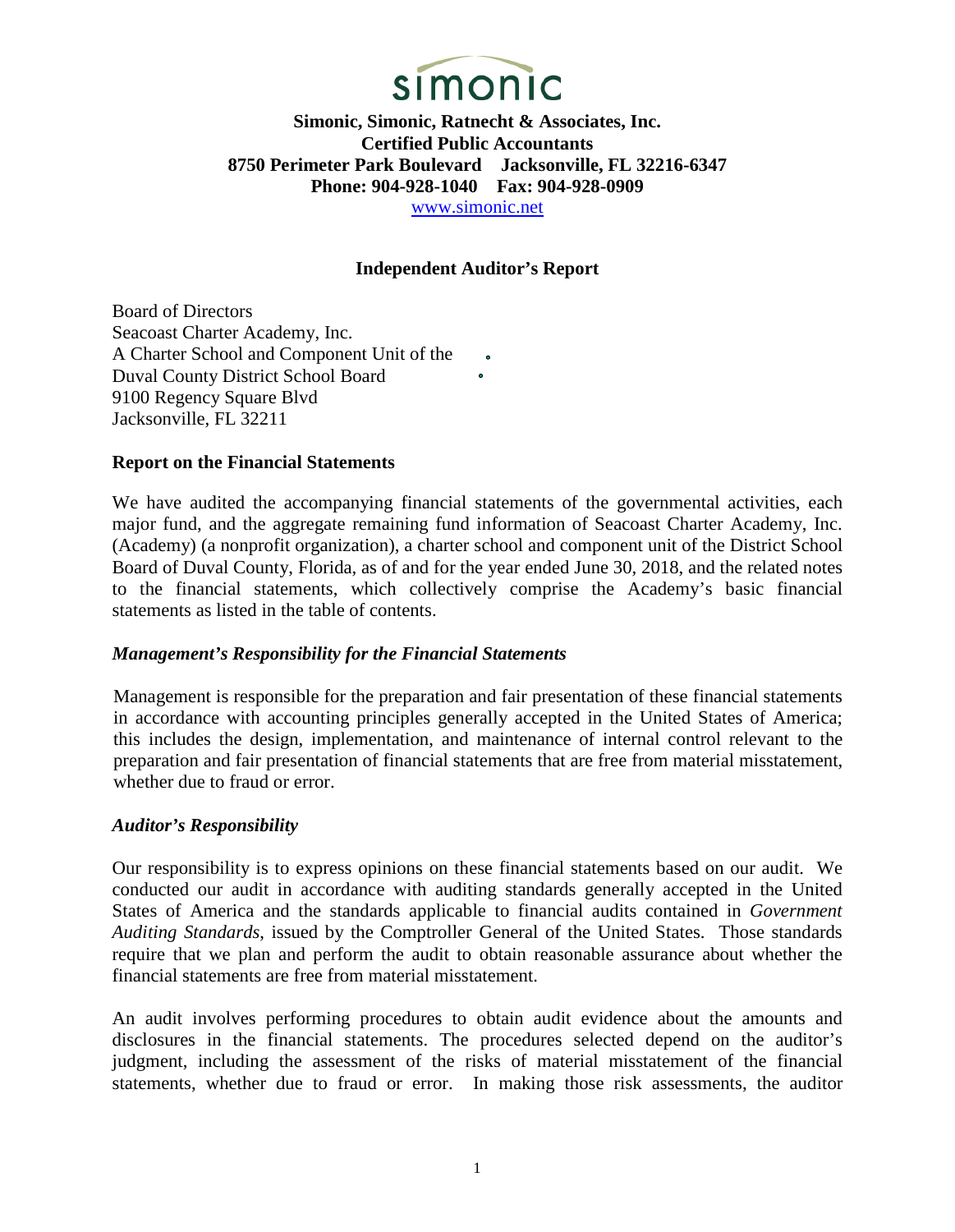considers internal control relevant to the Academy's preparation and fair presentation of the financial statements in order to design audit procedures that are appropriate in the circumstances, but not for the purpose of expressing an opinion on the effectiveness of the entity's internal control. Accordingly, we express no such opinion. An audit also includes evaluating the appropriateness of accounting policies used and the reasonableness of significant accounting estimates made by management, as well as evaluating the overall presentation of the financial statements.

We believe that the audit evidence we have obtained is sufficient and appropriate to provide a basis for our audit opinion.

## *Opinions*

In our opinion, the financial statements referred to above present fairly, in all material respects, the respective financial position of governmental activities, each major fund, and the aggregate remaining fund information of Seacoast Charter Academy, Inc. (Academy) (a nonprofit organization), a component unit of the District School Board of Duval County, Florida, as of June 30, 2018, and the respective changes in financial position for the year then ended in accordance with accounting principles generally accepted in the United States of America.

#### *Other Matters*

#### *Required Supplementary Information*

Accounting principles generally accepted in the United States of America require that the Management's Discussion and Analysis, the Budgetary Comparison Schedule, and the Note to Required Supplementary Information, as listed in the table of contents, be presented to supplement the basic financial statements. Such information, although not a part of the basic financial statements, is required by the Governmental Accounting Standards Board who considers it to be an essential part of financial reporting for placing the basic financial statements in an appropriate operational, economic, or historical context. We have applied certain limited procedures to the required supplementary information in accordance with auditing standards generally accepted in the United States of America, which consisted of inquiries of management about the methods of preparing the information and comparing the information for consistency with management's responses to our inquiries, the basic financial statements, and other knowledge we obtained during our audit of the basic financial statements. We do not express an opinion or provide any assurance on the information because the limited procedures do not provide us with sufficient evidence to express an opinion or provide any assurance.

#### *Other Reporting Required by Government Auditing Standards*

In accordance with *Government Auditing Standards*, we have also issued our report dated September 28, 2018, on our consideration of the Seacoast Charter Academy, Inc.'s internal control over financial reporting and on our tests of its compliance with certain provisions of laws, regulations, contracts, and grant agreements and other matters. The purpose of that report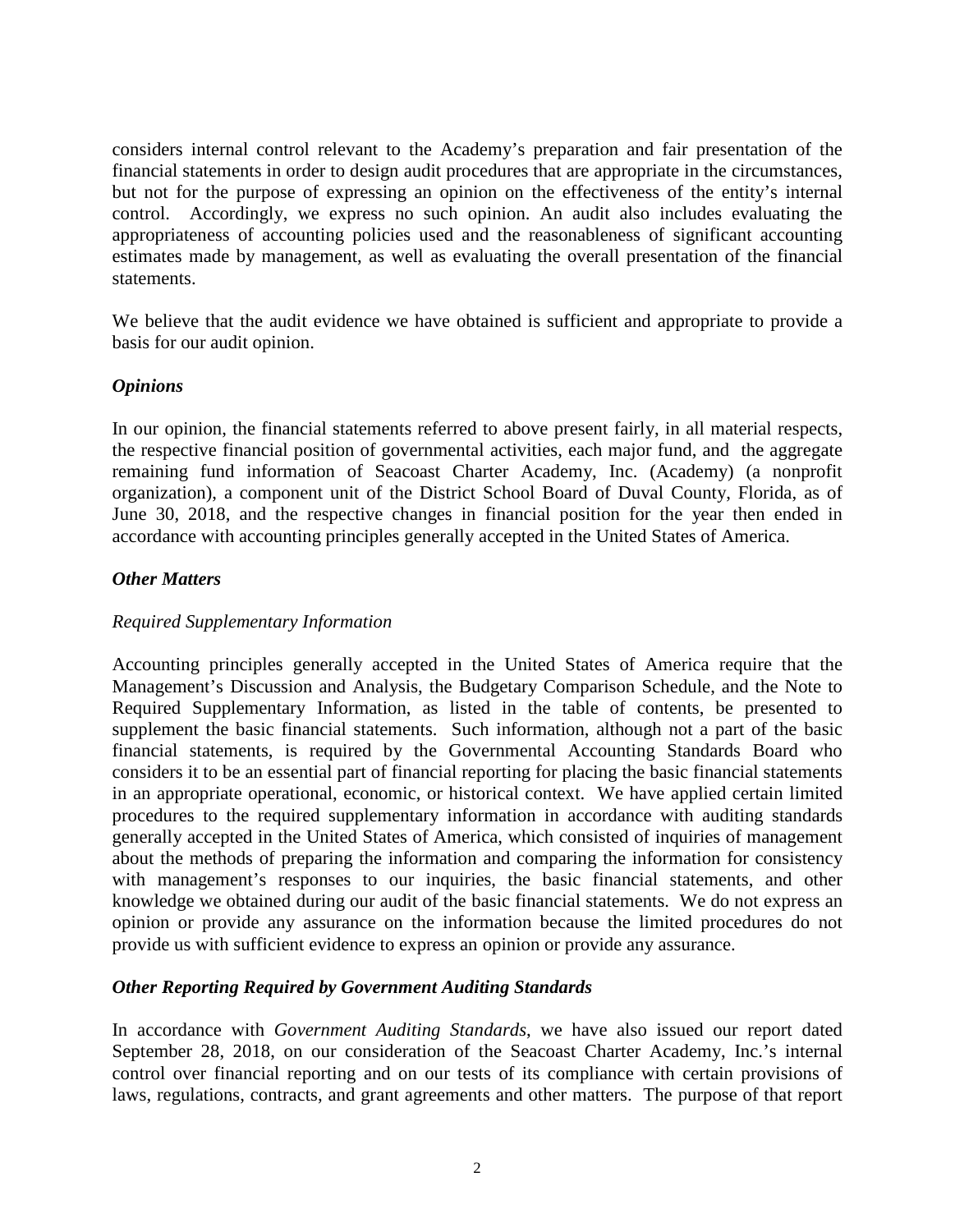is to describe the scope of our testing of internal control over financial reporting and compliance and the results of that testing, and not to provide an opinion on internal control over financial reporting or on compliance. That report is an integral part of an audit performed in accordance with *Government Auditing Standards* in considering the Academy's internal control over financial reporting and compliance.

Simonic, Semonic, Ratrickt + Associates, Sr.

Simonic, Simonic, Ratnecht & Associates, Inc. Jacksonville, Florida

September 28, 2018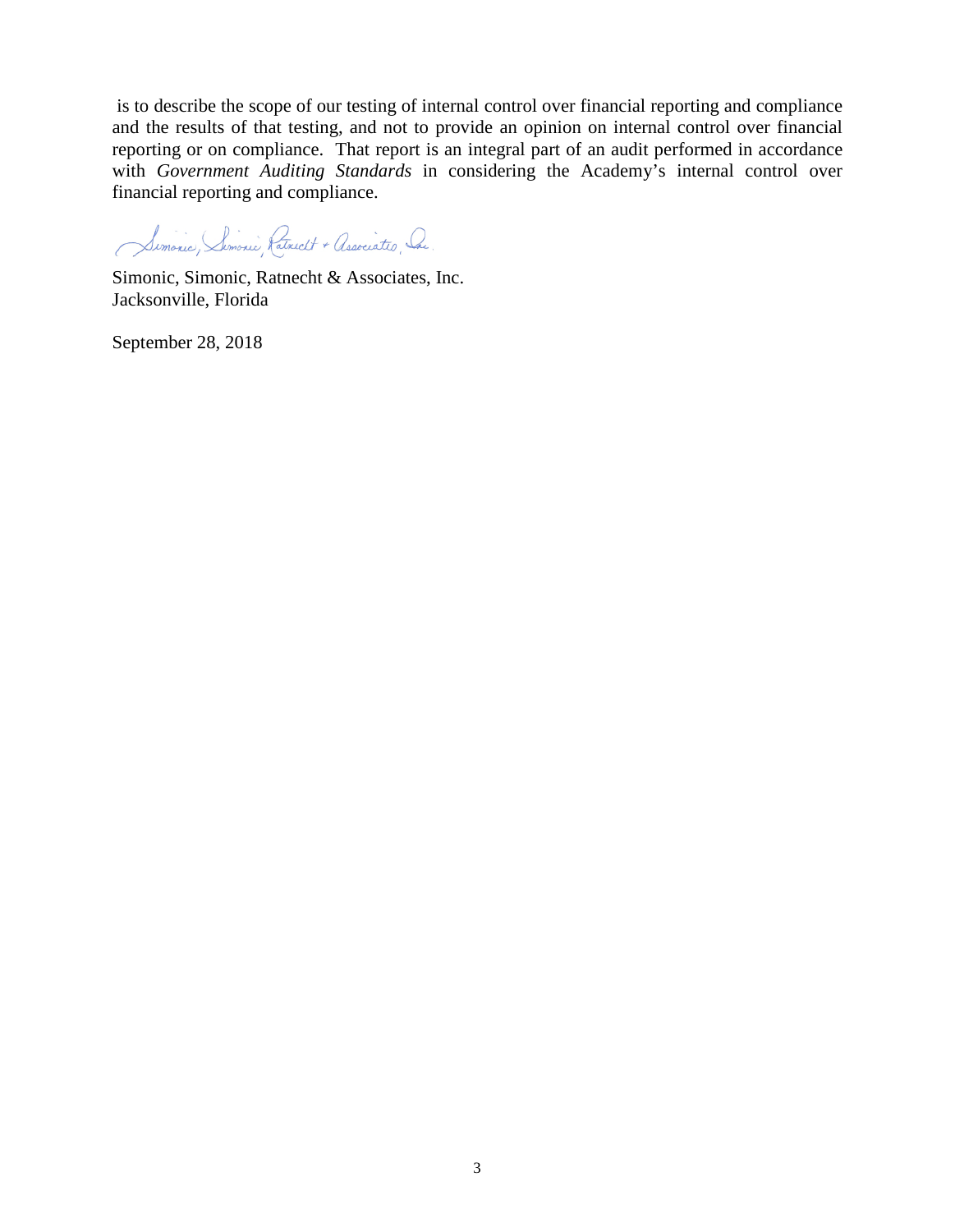The Management's Discussion and Analysis (MD&A) section of the annual financial report of Seacoast Charter Academy, Inc.'s (the "Academy") provides an overview of the Academy's activities for the fiscal year ended June 30, 2018. Because the information contained in the MD&A, is intended to highlight significant transactions, events, and conditions, it should be considered in conjunction with the Academy's financial statements and notes to the financial statements.

#### FINANCIAL HIGHLIGHTS

These financial statements consist of three parts: The Auditor's Report, Required Supplementary Information which included the Management's Discussion and Analysis and the Basic Financial Statements. The Basic Financial Statements also include notes which explain, in more detail, some of the information in the Basic Financial Statements.

The Basic Financial Statements consist of two kinds of financial statements. The Governmentwide Financial Statements, including the Statement of Net Position and the Statement of Activities, provide both short-term and long-term information about the Academy's overall financial status. Fund Financial Statements provide information regarding the financing of services in the short term and what remains for future spending. The Fund Financial Statements also report the Academy's operations in more detail than the Government-wide Financial Statements by providing information about the Academy's most significant funds.

#### USING THIS ANNUAL REPORT

This annual report consists of a series of financial statements. The Statement of Net Position and the Statement of Activities provide information about the activities of the Academy as a whole.

Government-wide Financial Statements

The Academy's annual report includes two Government-wide Financial Statements. These statements provide both long-term and short-term information about the Academy's overall status. Financial reporting at this level uses a perspective similar to that found in the private sector with its basis in full accrual accounting and the elimination or reclassification of internal activities.

Statements in this category are as follows:

Statement of Net Position

This is the School-wide statement of position presenting information that includes all of the Academy's assets and liabilities, with the difference reported as net position.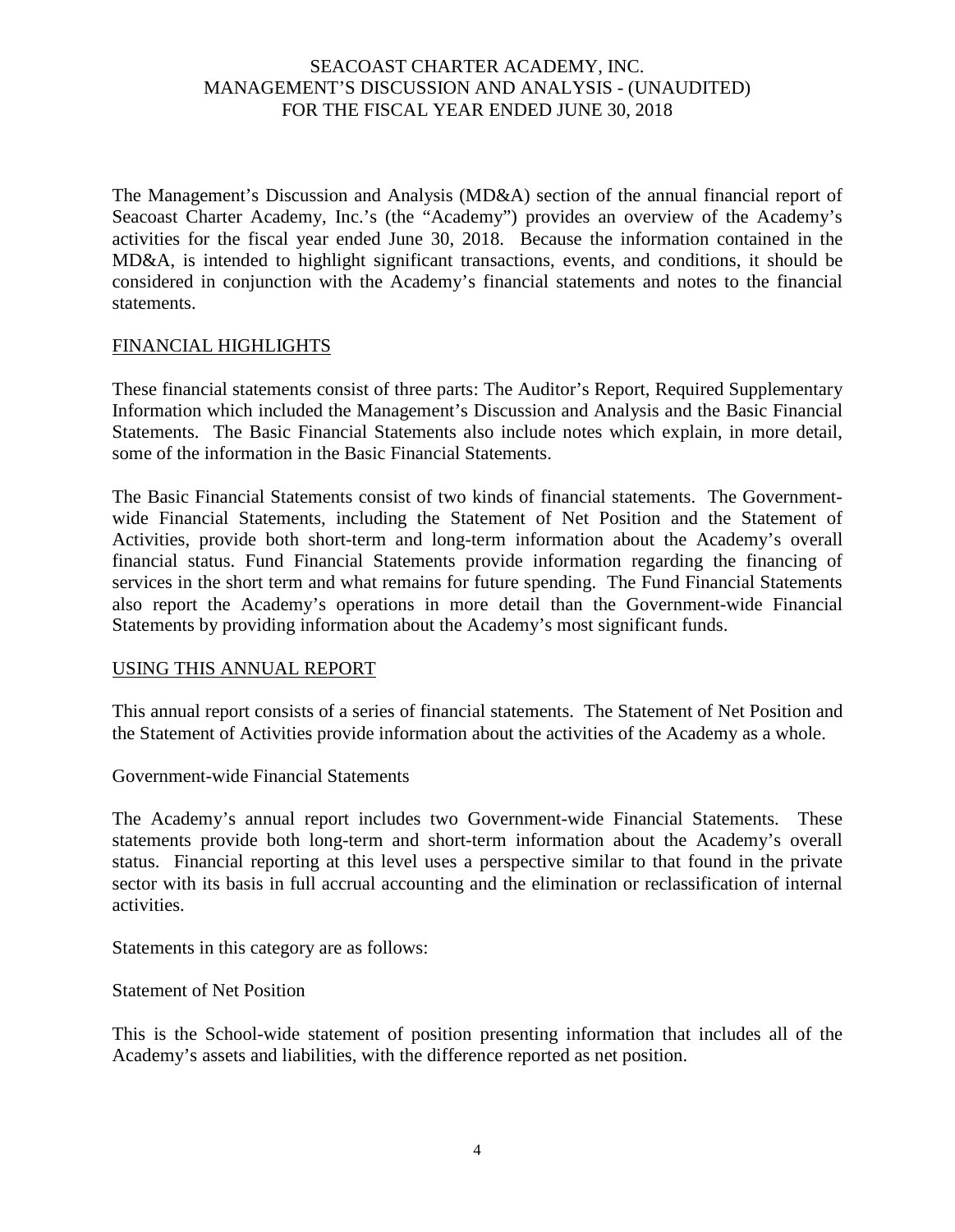Over time, increases or decreases in net position may serve as a useful indicator of whether the financial position of the Academy as a whole is improving or deteriorating. Evaluation of the overall health of the Academy would extend to other non-financial factors such as diversification of the Academy.

#### Statement of Activities:

The second Government-wide Financial Statement is the Statement of Activities, which reports how the Academy's net position changed during the current fiscal year. All current year revenues and expenditures are included regardless of when cash is received or paid. An important purpose of the design of the Statement of Activities is to show the financial reliance of the Academy's distinct activities or functions on revenues provided by the Florida Department of Education through the Duval County School Board.

Both Government-wide Financial Statements distinguish general activities of the Academy, which are principally supported by the Department of Education revenues, such as grants from local sources activities that are intended to cover other budgetary shortfalls. Governmental activities include general government, special revenue and capital outlay.

The Academy's financial reporting includes the funds of the Academy's general fund. The Academy is blended into the Duval County School Board for financial reporting purposes as a component unit.

#### Fund Financial Statements

A fund is an accountability unit used to maintain control over resources segregated for specific activities or objectives. The Academy uses funds to ensure and demonstrate compliance with finance-related laws and regulations. Within the basic financial statements, fund financial statements focus on the Academy's most significant funds rather than the Academy as a whole. State Law requires some funds and others are established by the Academy to control and manage money for a particular purpose.

#### THE ACADEMY'S FUNDS

#### Government Fund Type

Most of the Academy's basic services are reported in governmental funds, which focus on how money flows into and out of those funds and the balances left at year-end that are available for spending. These funds are reported using an accounting method called modified accrual accounting that measures cash and all other financial assets that can readily be converted to cash. The governmental fund statements provide a detailed short-term view of the Academy's general government operations and the basic services it provides.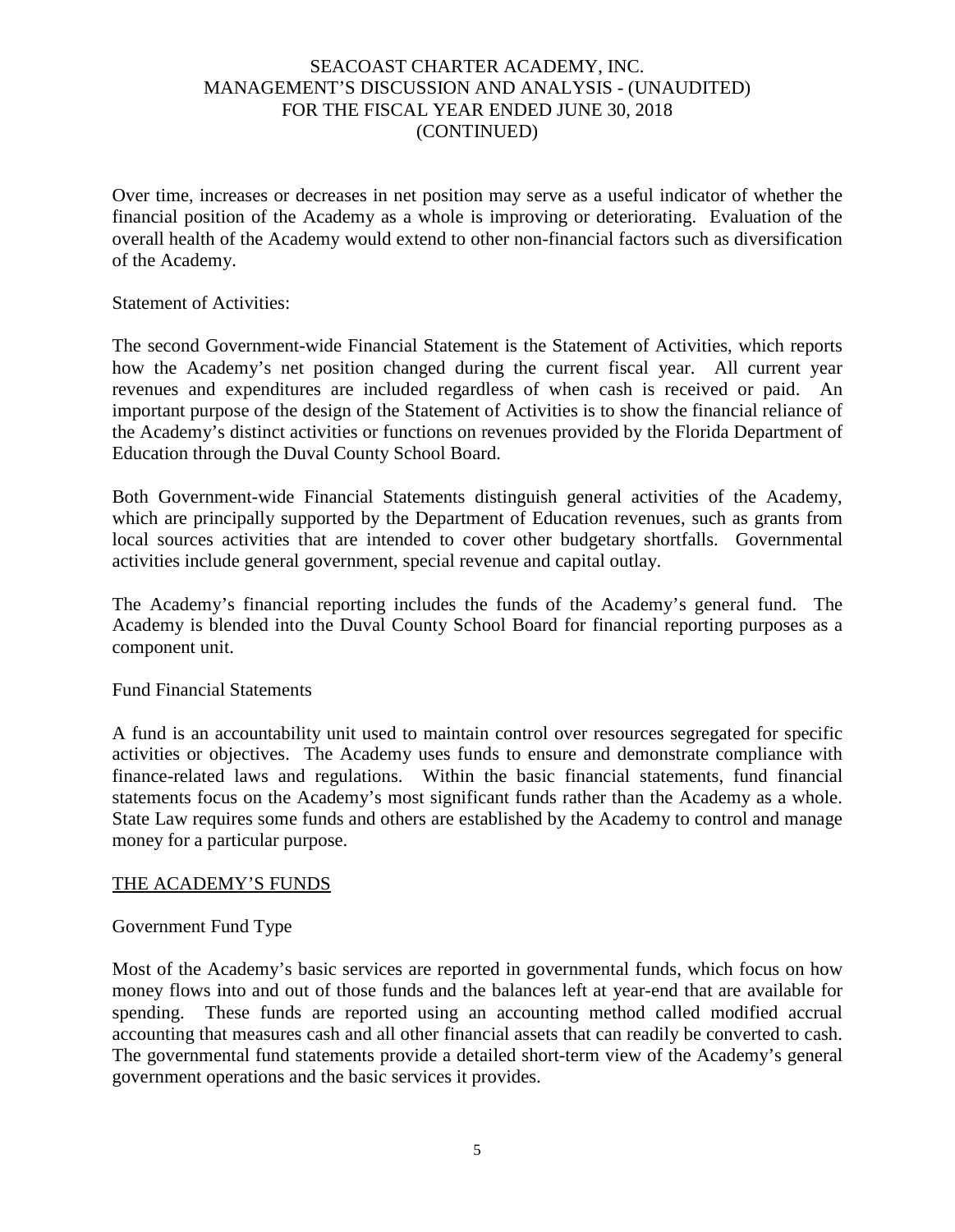Governmental fund information helps you determine whether there are more or fewer financial resources that can be spent in the near future to finance the Academy's programs. We describe the differences between governmental activities (reported in the Statement of Activities and the Statement of Net Position) and governmental funds in the reconciliation at the bottom of the Fund Financial Statements. The general fund is used to account for all financial resources not accounted for in another fund.

Special revenue funds are used to account for and report the proceeds of specific revenue sources that are restricted or committed to expenditure for specific purposes other than debt services or capital projects. The major special revenue fund reported by the Academy is for food service to its students.

#### NOTES TO THE FINANCIAL STATEMENTS

The accompanying notes to the financial statements provide information essential to a full understanding of the Government-wide and Fund Financial Statements. The notes to the financial statements are an integral part of the Academy's financial statements.

#### OTHER INFORMATION

In addition to the basic financial statements and accompanying notes, this report also presents certain required supplementary information concerning the Academy's fund receivables, payables and payments within the reporting entity.

Major funds and component units are reported in the basic financial statements as discussed.

#### STATEMENT OF NET POSITION

The Academy's combined net position was \$933,547 on June 30, 2018. This was an increase of 41% from the previous year (see table below).

#### **The Academy's Net Position**

|                                    | Governmental Activities for |                                |        |  |  |  |
|------------------------------------|-----------------------------|--------------------------------|--------|--|--|--|
|                                    |                             | the fiscal year ended June 30, |        |  |  |  |
|                                    | 2018                        | 2017                           | Change |  |  |  |
| Current assets                     | \$508,190                   | \$ 324,315                     | 56%    |  |  |  |
| Capital assets, net of accumulated |                             |                                |        |  |  |  |
| Depreciation                       | 425,357                     | 337,371                        | 26%    |  |  |  |
| Total assets                       | 933,547                     | 661,686                        | 41%    |  |  |  |
|                                    |                             |                                |        |  |  |  |
| <b>Total liabilities</b>           | 237,680                     | 218,892                        | 9%     |  |  |  |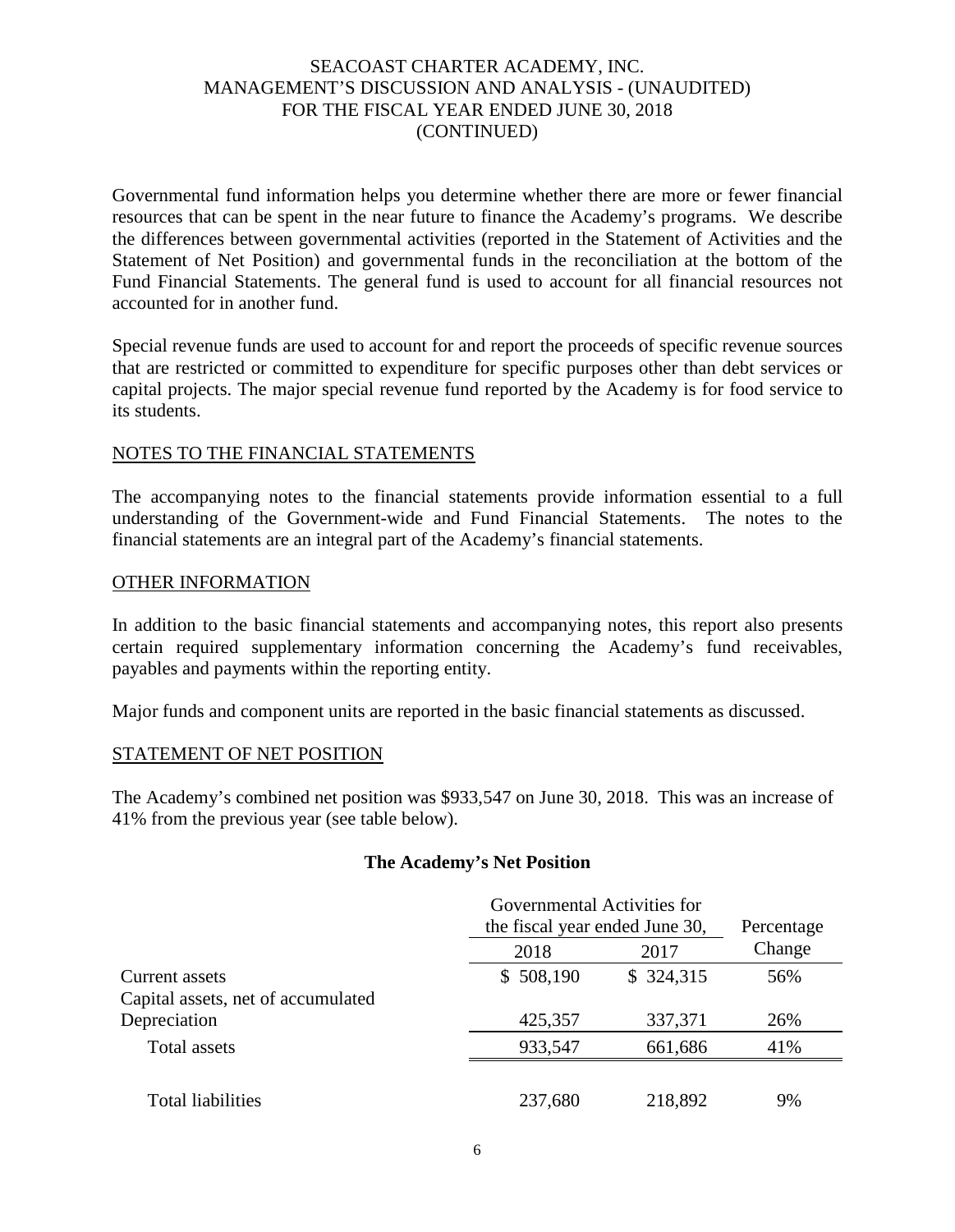| Invested in capital assets, net of related debt | 425,357   | 334,527   | 27%  |
|-------------------------------------------------|-----------|-----------|------|
| Unrestricted net assets                         | 270,510   | 108,267   | 150% |
| Total net position                              | 695,867   | 442,794   | 57%  |
| Total liabilities and net position              | \$933,547 | \$661,686 | 41\% |

Net position of the Academy's governmental activities increased to \$695,867 since the prior year. This information is useful in assessing resources available at the end of the year in comparison with upcoming financing and contractual obligations.

The surplus for the current year results primarily from additional local capital improvement funding from the county. The additional funding was used by the Academy to offset rental expenses for the school buildings.

#### CHANGE IN NET POSTION

The following table reflects the condensed Change in Net Position for the year. For more detailed information see the Statement of Activities.

#### **Change in Net Position**

|                                         | Governmental Activities for the |                           |        |  |  |  |
|-----------------------------------------|---------------------------------|---------------------------|--------|--|--|--|
|                                         |                                 | fiscal year ended June 30 |        |  |  |  |
|                                         | 2018                            | 2017                      | Change |  |  |  |
| Federal revenues                        | 137,939<br>\$                   | 108,602<br>S.             | 27%    |  |  |  |
| <b>State</b>                            | 3,310,117                       | 3,114,130                 | 6%     |  |  |  |
| Local sources                           | 202,178                         | 50,590                    | 300%   |  |  |  |
| <b>Total Revenue</b>                    | 3,650,234                       | 3,273,322                 | 12%    |  |  |  |
| Operating expenses                      | 3,487,991                       | 3,138,871                 | 11%    |  |  |  |
| Change in capital assets                | (87,986)                        | 70,994                    | (224%) |  |  |  |
| Obligations under capital leases        | (2,844)                         | (3,045)                   | 7%     |  |  |  |
| <b>Total Expenses</b>                   | 3,397,161                       | 3,206,820                 | 6%     |  |  |  |
| Change in net assets                    | 253,073                         | 66,502                    | 280%   |  |  |  |
| Net assets at the beginning of the year | 442,794                         | 376,292                   | 18%    |  |  |  |
| Net assets at the end of the year       | \$695,867                       | \$442,794                 | 57%    |  |  |  |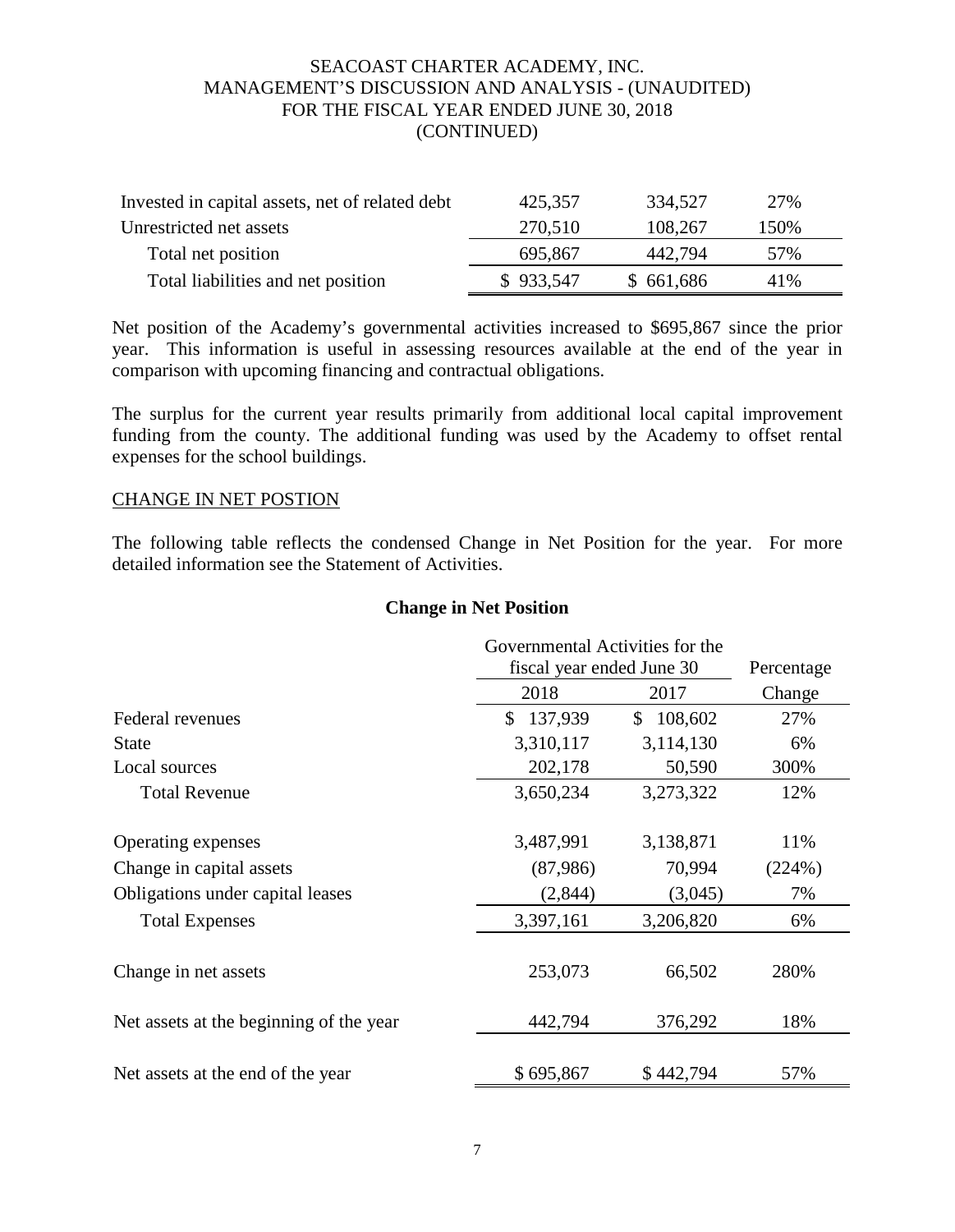Total Revenue increased by \$376,912 (12%) for the year ended June 30, 2018, as shown above. The largest revenue source for the Academy is the State of Florida (90% of total revenue). Enrollment increased by 20 students from the previous school year (5%), and revenues from State sources for current operations are primarily received through the Florida Education Finance Program (FEFP) funding formula which is based primarily on the number of enrolled students. The Capital Outlay increased by approximately \$100,000 due to additional funding. The Food Service Revenue also increased by approximately \$29,000 due to more students qualifying for the free and reduced breakfast and lunch program. Funding was received from the Florida Student Recognition Program of \$43,675.

Total Expenses increased by \$190,341 (6%) for the year ended June 30, 2018, as shown above. Instructional Support Services increased (approximately \$45,000) due to the addition of an additional Media Support person to accommodate enrollment. Board Expenses increased primarily due to an increase in the management fee approximately \$125,000 which resulted from additional revenue and an increase in the contractually agreed upon percentage rate paid. Food Services expense increased approximately \$29,000 due to increased cost associated with the increase in students and the costs associated with the National School Lunch Program.

# GENERAL FUND BUDGETARY HIGHLIGHTS

Significant variances from budget to actual are described as follows:

Budget / Actual – General Fund

No significant variances.

# SPECIAL REVENUE FUND BUDGETARY HIGHLIGHTS

Budget / Actual – Special Revenue Fund

No significant variances.

# CAPITAL OUTLAY FUND BUDGETARY HIGHLIGHTS

Budget / Actual – Special Revenue Fund

No significant variances.

# CONTACTING THE ACADEMY'S FINANCIAL MANAGEMENT

The financial report is designed to provide the citizens, taxpayers, customers, and investors with a general overview of the Academy's finances, and to show the Academy's accountability for the money it receives. Questions concerning any of the information provided in this report or requests for additional information should be addressed to: Board of Directors, Seacoast Charter Academy, Inc. 9100 Regency Square Blvd North, Jacksonville, FL 32211, (904) 562-7480.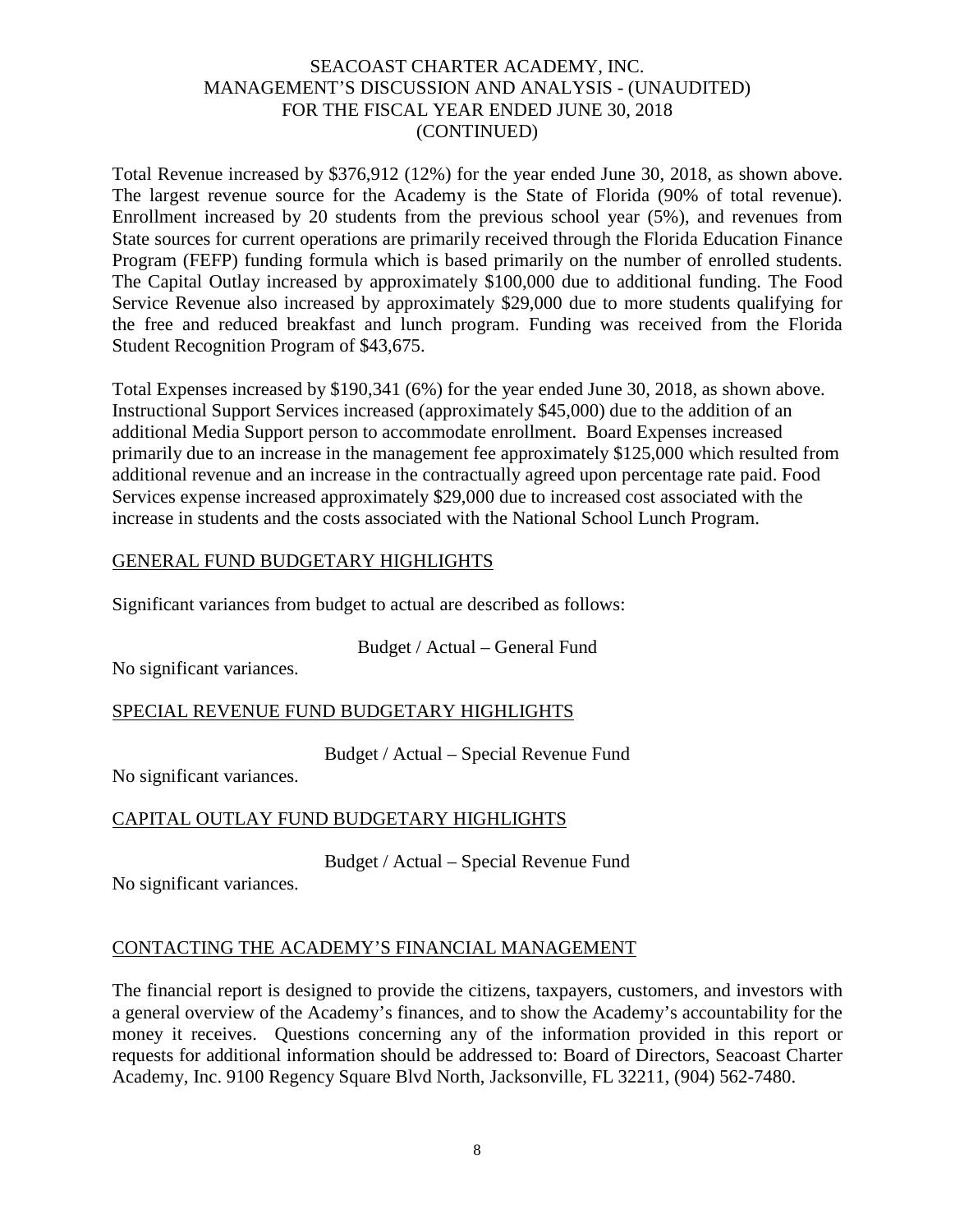# STATEMENT OF NET POSITION JUNE 30, 2018

|                                                 | Governmental  |
|-------------------------------------------------|---------------|
|                                                 | Activities    |
| <b>ASSETS</b>                                   |               |
| Cash                                            | \$<br>483,262 |
| <b>Accounts Receivable</b>                      | 12,840        |
| <b>Prepaid Expenses</b>                         | 12,088        |
| Capital Assets, net of accumulated depreciation | 425,357       |
| <b>Total Assets</b>                             | 933,547       |
| <b>LIABILITIES</b>                              |               |
| <b>Accounts Payable</b>                         | 63,639        |
| <b>Accrued Payroll</b>                          | 174,041       |
| <b>Total Liabilities</b>                        | 237,680       |
| <b>Total Assets Less Liabilities</b>            | \$<br>695,867 |
| <b>NET POSITION</b>                             |               |
| Invested in Capital Assets, net of related debt | 425,357       |
| <b>Restricted Net Position</b>                  |               |
| <b>Unrestricted Net Position</b>                | 270,510       |
| <b>Total Net Position</b>                       | \$<br>695,867 |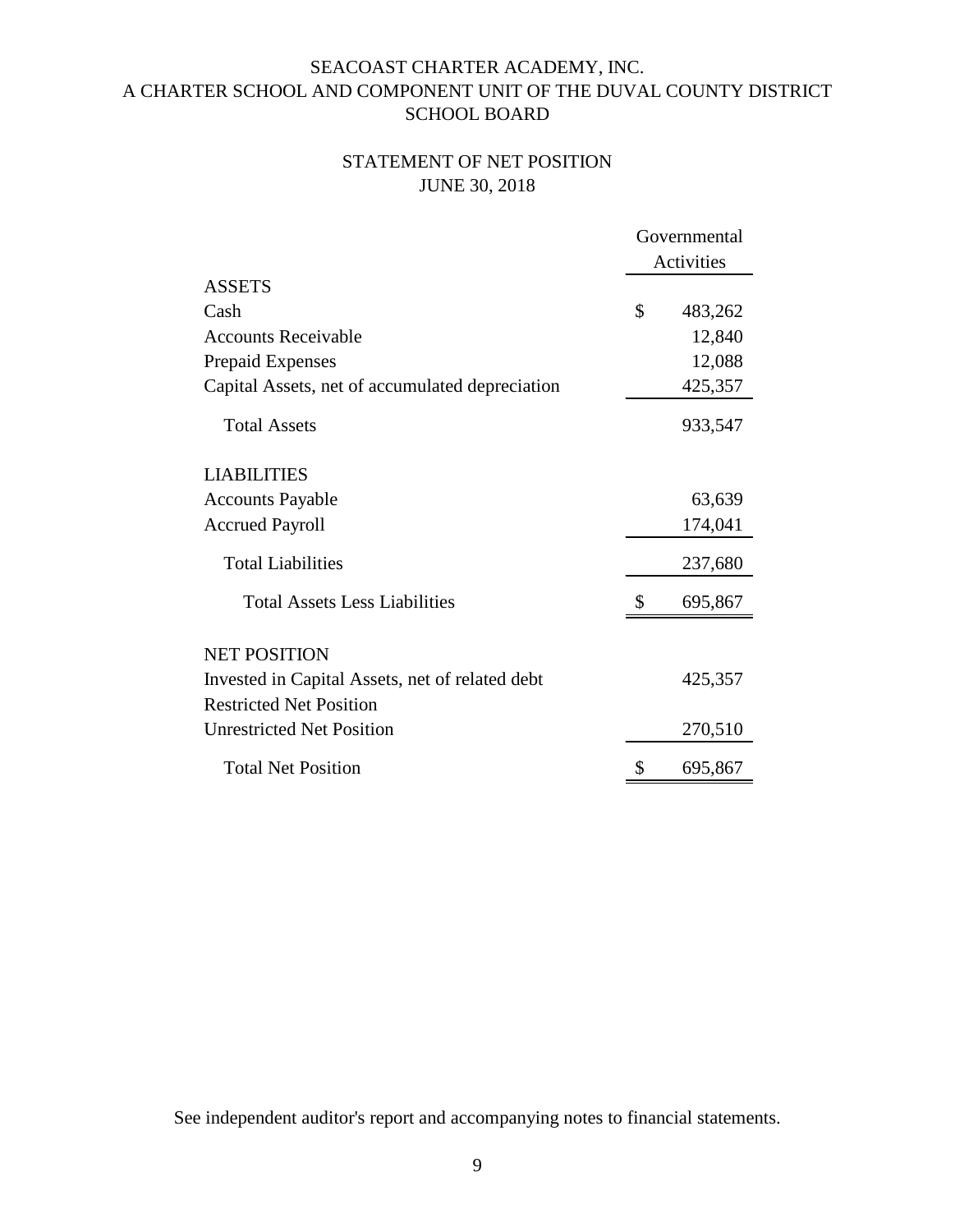# STATEMENT OF ACTIVITIES FOR THE YEAR ENDED JUNE 30, 2018

|                                                          |                                                                                          |               |                         | <b>Program Revenues</b>                  |               |                                        | Net (Expenses)<br>Revenues & Changes<br>in Net Position |
|----------------------------------------------------------|------------------------------------------------------------------------------------------|---------------|-------------------------|------------------------------------------|---------------|----------------------------------------|---------------------------------------------------------|
| <b>FUNCTIONS</b>                                         | <b>Expenses</b>                                                                          |               | Charges for<br>Services | Operating<br>Grants and<br>Contributions |               | Capital<br>Grants and<br>Contributions | Component Unit<br>Activities                            |
| <b>Component Unit Activities:</b><br>Instructional       | \$<br>(1,586,503)                                                                        |               |                         |                                          |               |                                        | \$<br>(1,586,503)                                       |
| Instructional support services<br>Staff development      | (196, 945)<br>(15,830)                                                                   |               |                         | 15,830                                   |               |                                        | (196, 945)                                              |
| Board<br>General administration<br>School administration | (319, 836)<br>(87,050)<br>(324, 629)                                                     |               |                         | 780                                      |               |                                        | (319, 836)<br>(86,270)<br>(324, 629)                    |
| <b>Fiscal Services</b><br>Food services                  | (31, 497)<br>(129, 678)                                                                  | $\mathcal{S}$ | 14,446                  | 121,329                                  |               |                                        | (31, 497)<br>6,097                                      |
| Operation of plant<br>Maintenance of plant               | (685, 197)<br>(19,996)                                                                   |               |                         |                                          | $\mathcal{S}$ | 225,626                                | (459, 571)<br>(19,996)                                  |
| <b>Total Component Units</b>                             | (3,397,161)                                                                              | \$            | 14,446                  | \$<br>137,939                            | \$            | 225,626                                | \$<br>(3,019,150)                                       |
|                                                          | <b>General Revenues:</b><br>Grants and Contributions Not Restricted to Specific Programs |               |                         |                                          |               |                                        | \$<br>3,272,223                                         |
|                                                          | <b>Total General Revenues</b>                                                            |               |                         |                                          |               |                                        | 3,272,223                                               |
|                                                          | Change in Net Position<br>Net Assets - Beginning                                         |               |                         |                                          |               |                                        | 253,073<br>442,794                                      |
|                                                          | Net Assets - Ending                                                                      |               |                         |                                          |               |                                        | \$<br>695,867                                           |

See independent auditor's report and accompanying notes to financial statements.

10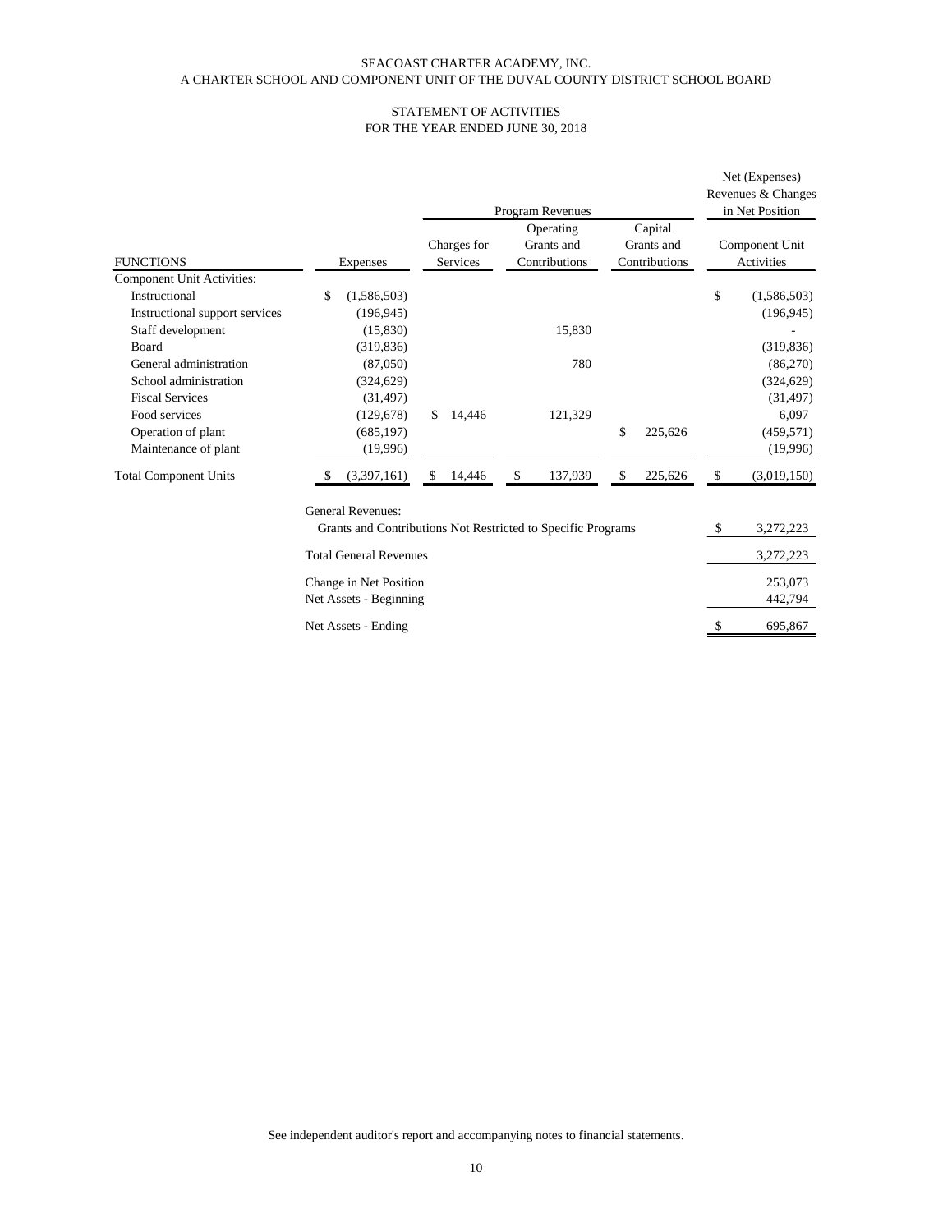# BALANCE SHEET - GOVERNMENTAL FUNDS JUNE 30, 2018

|                                                     |               |                     |              |              | Total        |
|-----------------------------------------------------|---------------|---------------------|--------------|--------------|--------------|
|                                                     |               |                     | Special      |              | Governmental |
|                                                     |               | <b>General Fund</b> | Revenue Fund | Funds        |              |
| <b>ASSETS</b>                                       |               |                     |              |              |              |
| Cash                                                | \$            | 483,262             |              | $\mathbb{S}$ | 483,262      |
| <b>Accounts Receivable</b>                          |               | 12,840              |              |              | 12,840       |
| Due from fund                                       |               |                     | \$<br>45,574 |              | 45,574       |
| Prepaid Expenses                                    |               | 12,088              |              |              | 12,088       |
| <b>Total Assets</b>                                 | $\mathcal{S}$ | 508,190             | \$<br>45,574 | \$           | 553,764      |
| <b>LIABILITIES AND FUND BALANCE</b><br>Liabilities: |               |                     |              |              |              |
| <b>Accounts Payable</b>                             | \$            | 63,639              |              | \$           | 63,639       |
| <b>Accrued Payroll</b>                              |               | 174,041             |              |              | 174,041      |
| Due to fund                                         |               | 45,574              |              |              | 45,574       |
| <b>Total Liabilities</b>                            |               | 283,254             |              |              | 283,254      |
| <b>Fund Balances:</b>                               |               |                     |              |              |              |
| Nonspendable                                        |               | 12,088              |              |              | 12,088       |
| Unassigned                                          |               | 212,848             | \$<br>45,574 |              | 258,422      |
| <b>Total Fund Balance</b>                           |               | 224,936             | 45,574       |              | 270,510      |
| <b>Total Liabilities and Fund Balance</b>           | \$            | 508,190             | \$<br>45,574 | \$           | 553,764      |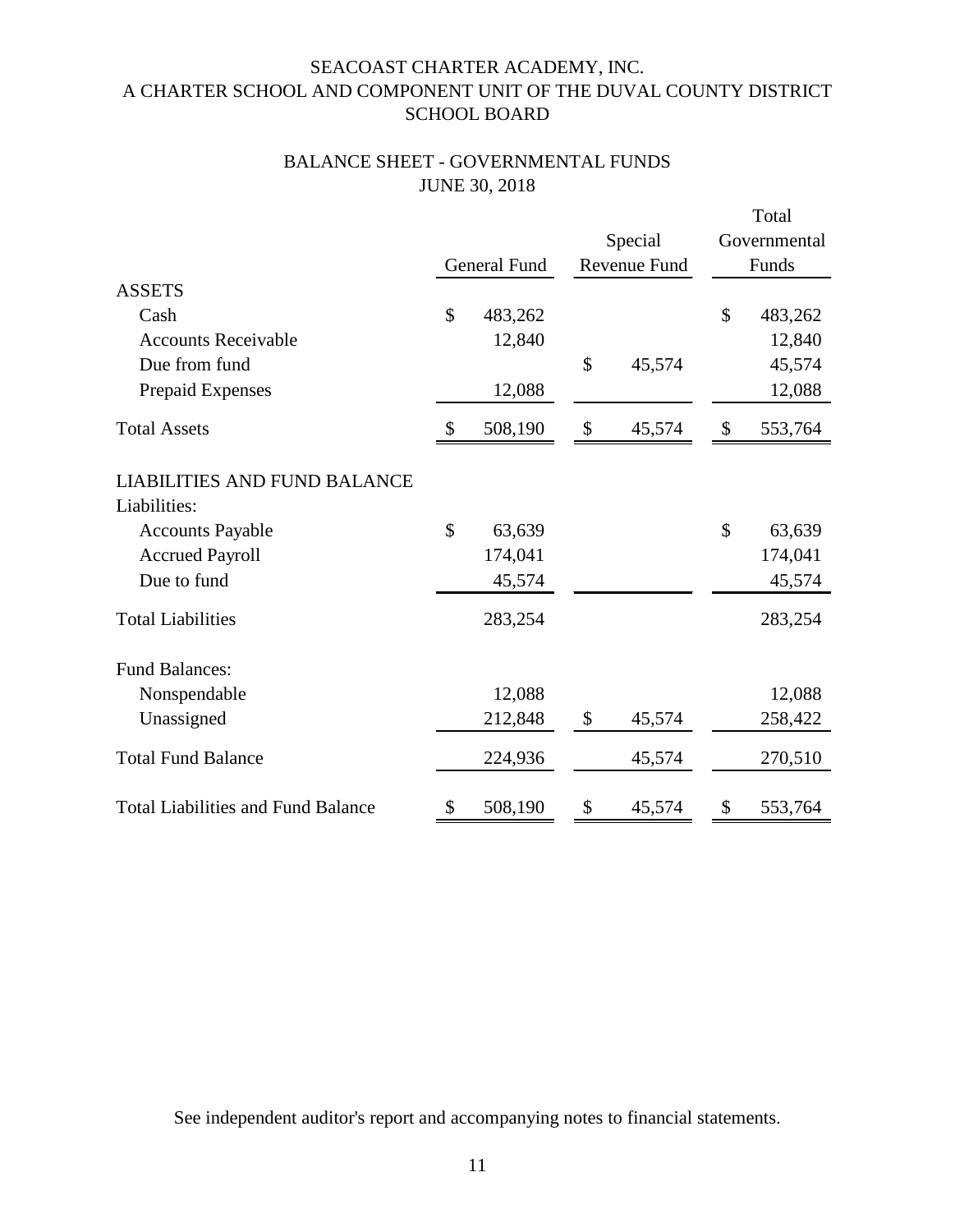# RECONCILIATION OF THE GOVERNMENTAL FUNDS BALANCE SHEET TO THE STATEMENT OF NET POSITION JUNE 30, 2018

| Fund balances - Governmental Funds (Page 11)                                                       | 270,510 |
|----------------------------------------------------------------------------------------------------|---------|
| Amounts reported for governmental activities in the statement of activities are different because: |         |
| Capital assets used in governmental activities that are not reported                               |         |
| in the fund financial statements, net of accumulated depreciation                                  | 425,357 |
| Net position of governmental activities (Page 10)                                                  | 695,867 |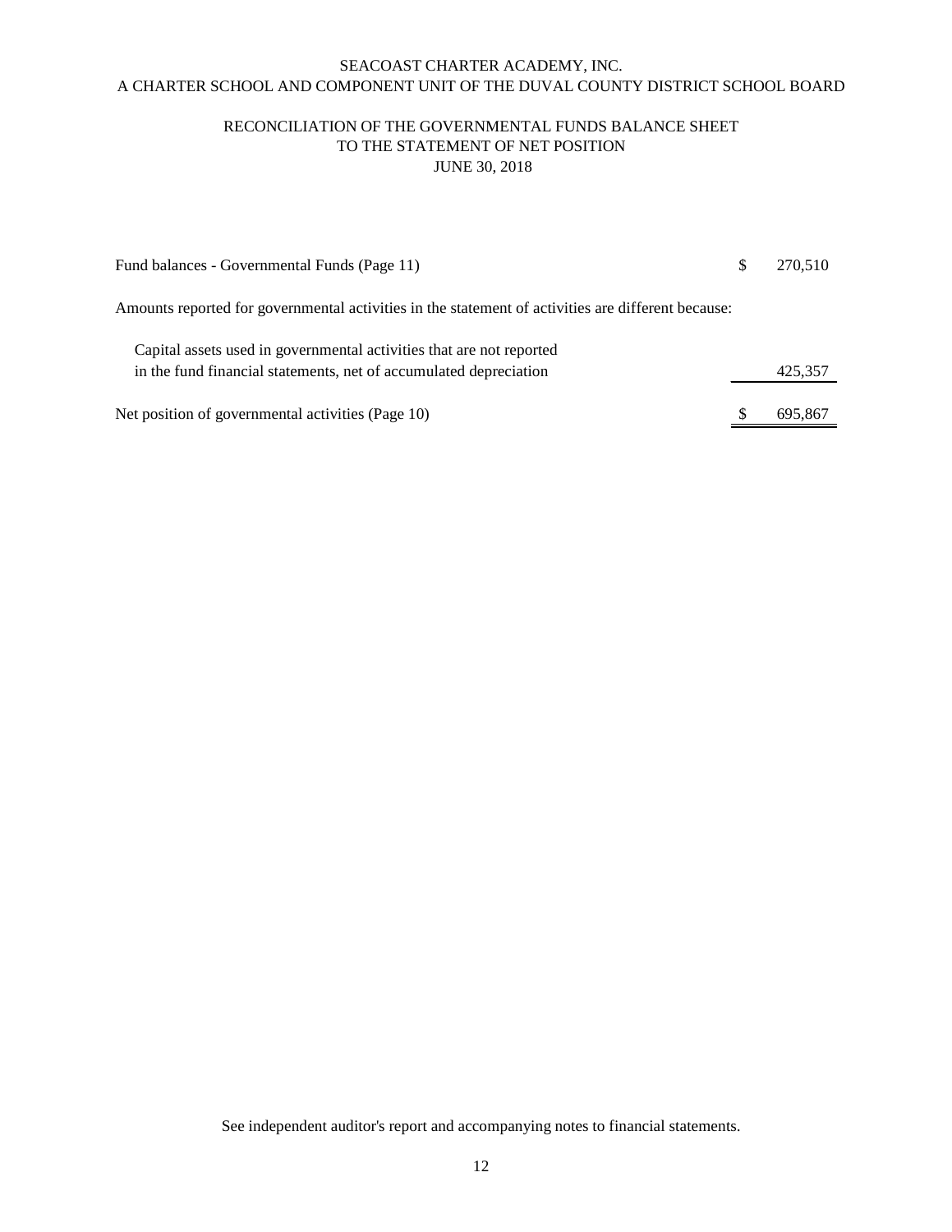|                                         |                           |                     |                      |               |                           |                |    |                 | Total         |
|-----------------------------------------|---------------------------|---------------------|----------------------|---------------|---------------------------|----------------|----|-----------------|---------------|
|                                         |                           |                     | Special Revenue Fund |               |                           |                |    | Governmental    |               |
|                                         |                           | <b>General Fund</b> |                      | Food Services |                           | Capital Outlay |    | Other (Federal) | Funds         |
| <b>REVENUES</b>                         |                           |                     |                      |               |                           |                |    |                 |               |
| Federal through state revenue           |                           |                     | \$                   | 121,329       |                           |                | \$ | 16,610          | \$<br>137,939 |
| State sources                           | \$                        | 3,226,708           |                      |               | \$                        | 83,409         |    |                 | 3,310,117     |
| Local sources                           |                           | 45,515              |                      | 14,446        |                           | 142,217        |    |                 | 202,178       |
| Total revenue                           |                           | 3,272,223           |                      | 135,775       |                           | 225,626        |    | 16,610          | 3,650,234     |
| <b>EXPENDITURES</b>                     |                           |                     |                      |               |                           |                |    |                 |               |
| Education:                              |                           |                     |                      |               |                           |                |    |                 |               |
| Instructional                           |                           | 1,568,949           |                      |               |                           |                |    |                 | 1,568,949     |
| Instructional support services          |                           | 196,945             |                      |               |                           |                |    |                 | 196,945       |
| Staff development                       |                           |                     |                      |               |                           |                |    | 15,830          | 15,830        |
| Board                                   |                           | 319,836             |                      |               |                           |                |    |                 | 319,836       |
| General administration                  |                           | 86,270              |                      |               |                           |                |    | 780             | 87,050        |
| School administration                   |                           | 320,212             |                      |               |                           |                |    |                 | 320,212       |
| Facilities acquisition and construction |                           | 137,021             |                      |               |                           |                |    |                 | 137,021       |
| <b>Fiscal services</b>                  |                           | 31,497              |                      |               |                           |                |    |                 | 31,497        |
| Food services                           |                           |                     |                      | 129,678       |                           |                |    |                 | 129,678       |
| Central services                        |                           |                     |                      |               |                           |                |    |                 |               |
| Operation of plant                      |                           | 435,351             |                      |               |                           | 225,626        |    |                 | 660,977       |
| Maintenance of plant                    |                           | 19,996              |                      |               |                           |                |    |                 | 19,996        |
| <b>Total Expenditures</b>               |                           | 3,116,077           |                      | 129,678       |                           | 225,626        |    | 16,610          | 3,487,991     |
| Excess of revenues over expenditures    |                           | 156,146             |                      | 6,097         |                           |                |    |                 | 162,243       |
| Fund balances, beginning of year        |                           | 68,790              |                      | 39,544        |                           |                |    | (67)            | 108,267       |
| Fund balances (deficit), end of year    | $\boldsymbol{\mathsf{S}}$ | 224,936             | \$                   | 45,641        | $\boldsymbol{\mathsf{S}}$ |                | \$ | (67)            | \$<br>270,510 |

# A CHARTER SCHOOL AND COMPONENT UNIT OF THE DUVAL COUNTY DISTRICT SCHOOL BOARD SEACOAST CHARTER ACADEMY, INC.

# FOR THE YEAR ENDED JUNE 30, 2018 STATEMENT OF REVENUES, EXPENDITURES, AND CHANGES IN FUND BALANCES - GOVERNMENTAL FUNDS

See independent auditor's report and accompanying notes to financial statements.

13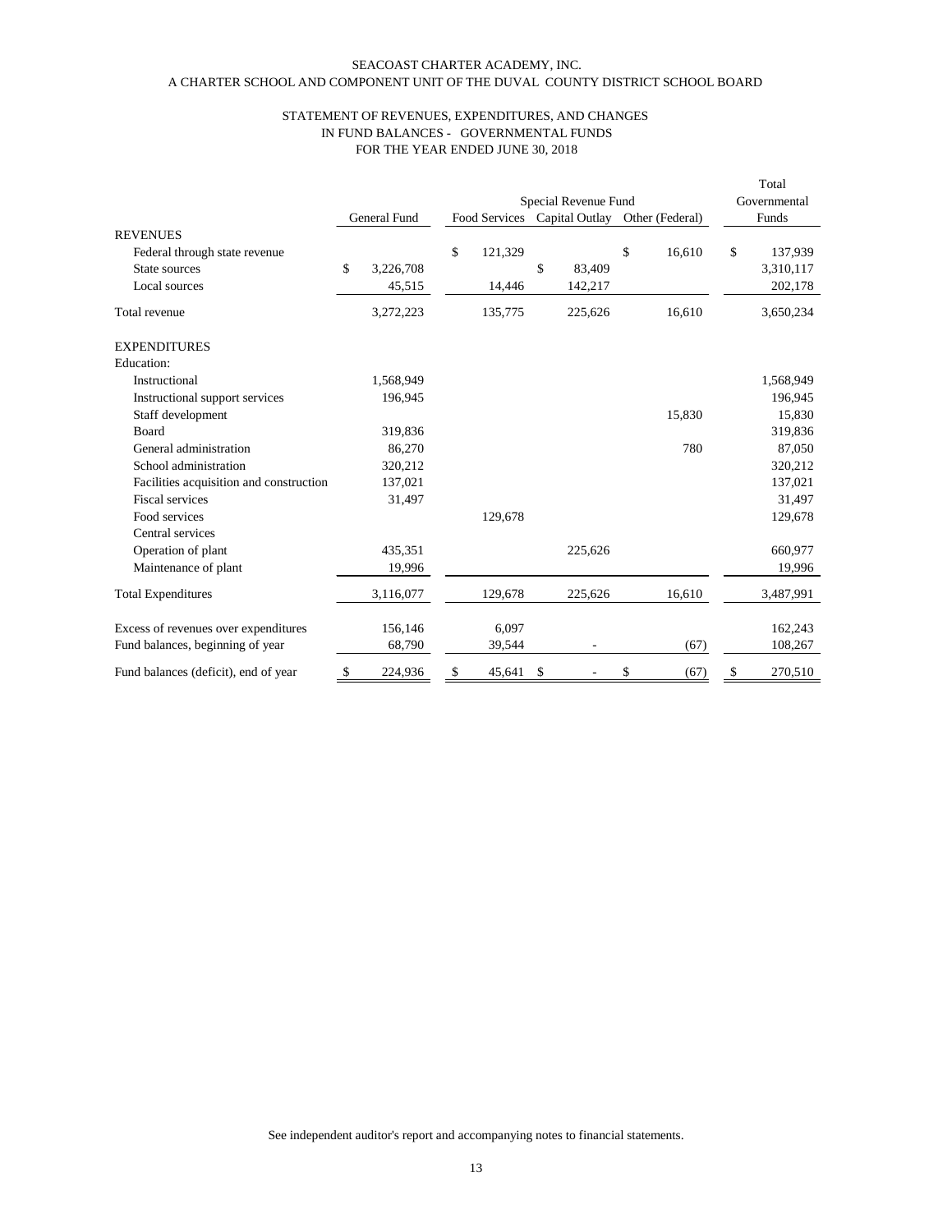# RECONCILIATION OF THE STATEMENT OF GOVERMENTAL FUNDS STATEMENT OF REVENUES, EXPENDITURES, AND

# CHANGES IN FUND BALANCES TO THE STATEMENT OF ACTIVITIES JUNE 30, 2018

Excess of revenues over expenditures (Page 13) \$ 162,243

Amounts reported for governmental activities in the statement of activities are different because:

| Governmental funds report capital outlay as expenditures. However,        |               |
|---------------------------------------------------------------------------|---------------|
| in the statement of activities the cost of those assets is allocated over |               |
| their estimated lives and reported as depreciation expense. This is       |               |
| the amount that capital outlays in the current period exceeded            |               |
| depreciation.                                                             | 87,986        |
|                                                                           |               |
| Obligations under capital leases used in governmental activities are not  |               |
| financial resources and, therefore, are not reported in the funds.        | 2,844         |
|                                                                           |               |
| Change in Net Assets of Governmental Activities (Page 10)                 | \$<br>253,073 |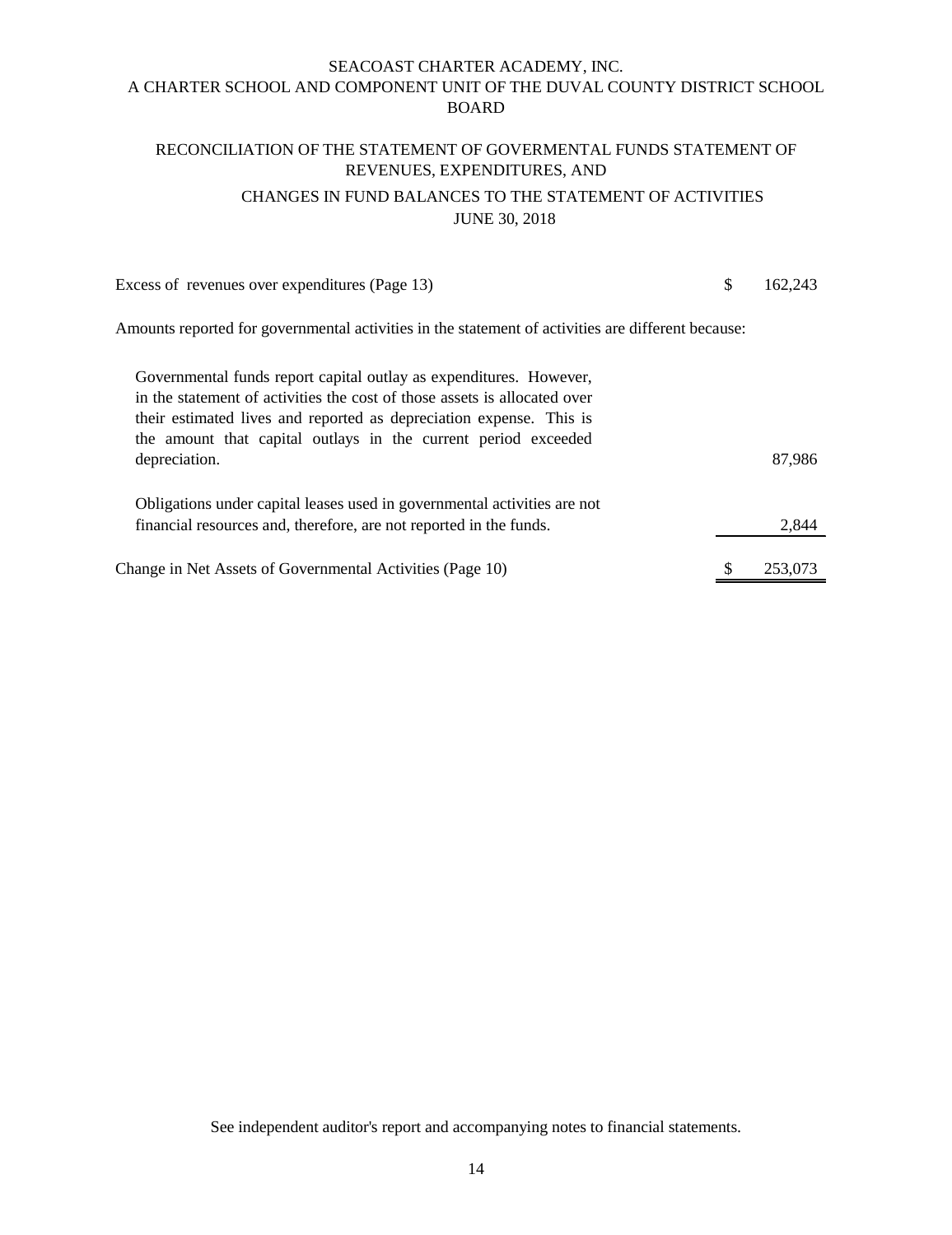#### 1. SUMMARY OF SIGNIFICANT ACCOUNTING POLICIES

Nature of Activities - Seacoast Charter Academy, Inc., (the "Academy") is a nonprofit corporation organized pursuant to Chapter 617, Florida Statutes, the Florida Not-For-Profit Corporation Act and Section 1002.33, Florida Statutes. The governing board of the Academy is the not-for-profit corporation Board of Directors, which is comprised of five members.

The general operating authority of the Academy is contained in Section 1002.33, Florida Statutes. The Academy operates under a charter of the sponsoring school district, the Duval County District School Board (the District). The current charter for the Primary School is effective until June 30, 2019 and may be renewed in increments of one to fifteen years by mutual agreement between the Academy and the District. At the end of the term in the charter, the District may choose not to renew the charter under grounds specified in the charter. In this case, the District is required to notify the Academy in writing at least 90 days prior to the charter's expiration. During the term of the charter, the District may also terminate the charter if good cause is shown. The Academy is considered a component unit of the District.

Criteria for determining if other entities are potential component units which should be reported within the School's basic financial statements are identified and described in the Governmental Accounting Standards Board's (GASB) *Codification of Governmental Accounting and Financial Reporting Standards*, Sections 2100 and 2600. The application of these criteria provides for identification of any entities for which the School is financially accountable and other organizations for which the nature and significance of their relationship with the School are such that exclusion would cause the School's basic financial statements to be misleading or incomplete. Based on these criteria, no component units are included within the reporting entity of the School.

Basis of Presentation – In order to ensure observance of limitations and restrictions placed on the use of resources available to the Academy, the financial records and accounts are maintained in accordance with the principles of "fund accounting." This is the procedure by which resources for various purposes are classified for accounting and reporting purposes into funds and account groups that are in accordance with activities or objectives specified. Separate accounts are maintained for each fund; however, in some of the accompanying financial statements, funds that have similar characteristics have been combined into fund types. Accordingly, all financial transactions have been recorded and reported by fund type and account group. The fund types and account groups used are classified as follows:

General Fund – used to account for all financial resources not accounted for and reported in another fund.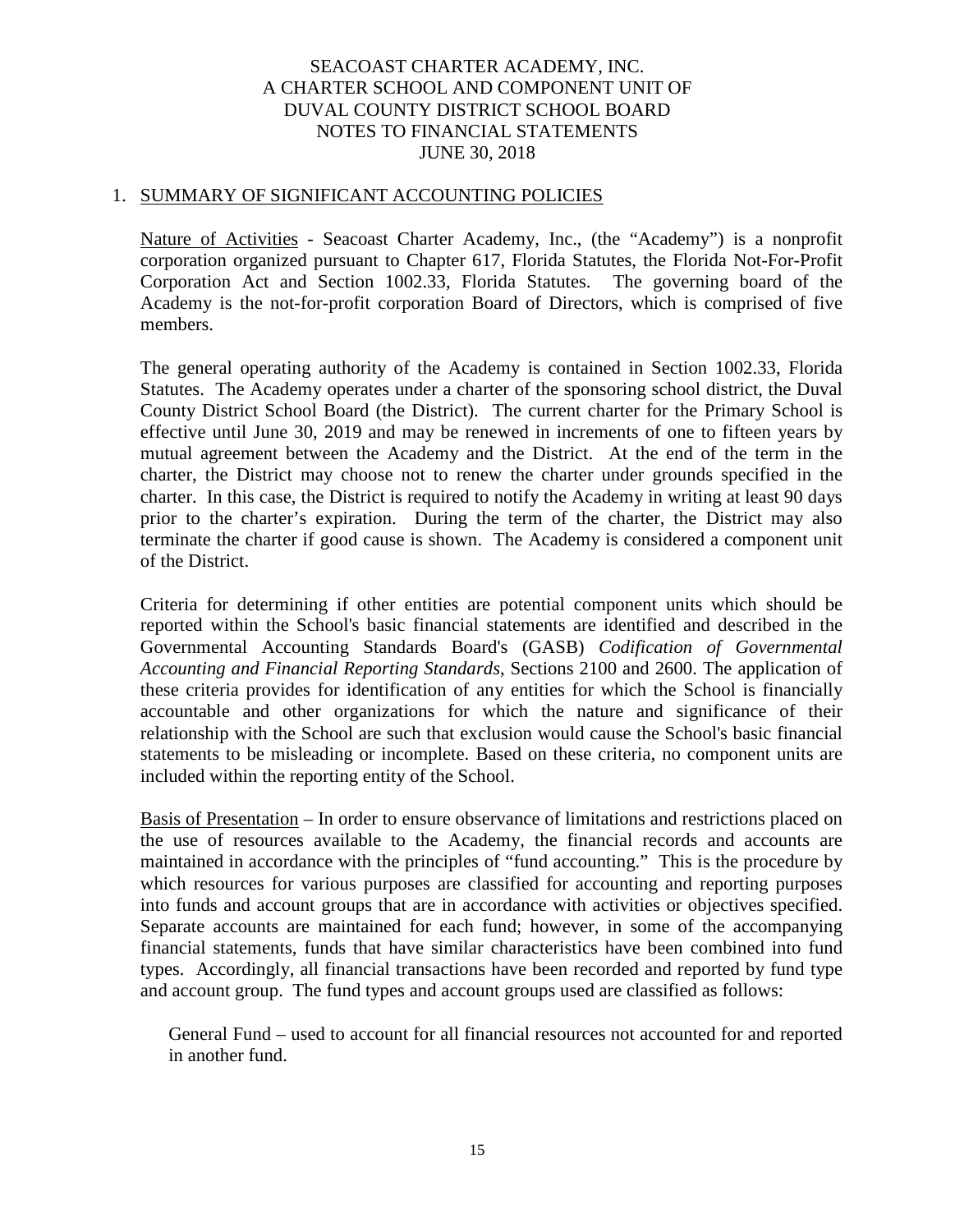Special Revenue Fund – to account for the proceeds of specific revenue sources that are restricted or committed to expenditure for specific purposes other than debt service and capital projects.

Basis of Accounting - The Government-wide Financial Statements (i.e., the Statement of Net Position and the Statement of Activities) report information on all of the activities of the Academy. For the most part, the effect of inter-fund activity has been eliminated.

The Statement of Activities demonstrates the degree to which the direct expenses of a given function are offset by program revenues. Direct expenses are those that are clearly identifiable with a specific function. Program revenues consist of charges to customers or applicants who purchase, use or directly benefit from goods, services or privileges provided by a given function and grants and contributions that are restricted to meeting the operational or capital requirements of a particular function. The revenues of the Academy are classified as general revenues and are further classified as unrestricted and restricted based on the particular function for which they were received. Unrestricted revenues are applied to the general operations of the Academy.

Separate financial statements are provided for governmental funds. Major individual governmental funds are reported as separate columns in the fund financial statements.

The Academy's financial statements have been prepared in accordance with accounting principles generally accepted in the United States as prescribed by the Governmental Accounting Standards Board. The Government-wide Financial Statements are reported using the economic resources measurement focus and the accrual basis of accounting. Revenues are recorded when earned and expenses are recorded when a liability is incurred, regardless of the timing of the related cash flows. Inter-governmental revenue is recognized as soon as all eligibility requirements imposed by the provider have been met.

Governmental fund financial statements are reported using the current financial resources measurement focus and the modified accrual basis of accounting. Revenues, except for certain grant revenues, are recognized when they become measurable and available. For this purpose, the Academy considers revenues available if they are collected within 60 days of the end of the current fiscal period. When grant terms provide that the expenditure of resources is the prime factor for determining eligibility for grant resources, revenue is recognized at the time the expenditure is made. Under the modified accrual basis of accounting, expenditures are generally recognized when the related fund liability is incurred.

Budgetary Basis of Accounting - Budgets are presented on the modified accrual basis of accounting. During the fiscal year, expenditures were controlled at the object level (e.g., salaries, purchased services and capital outlay).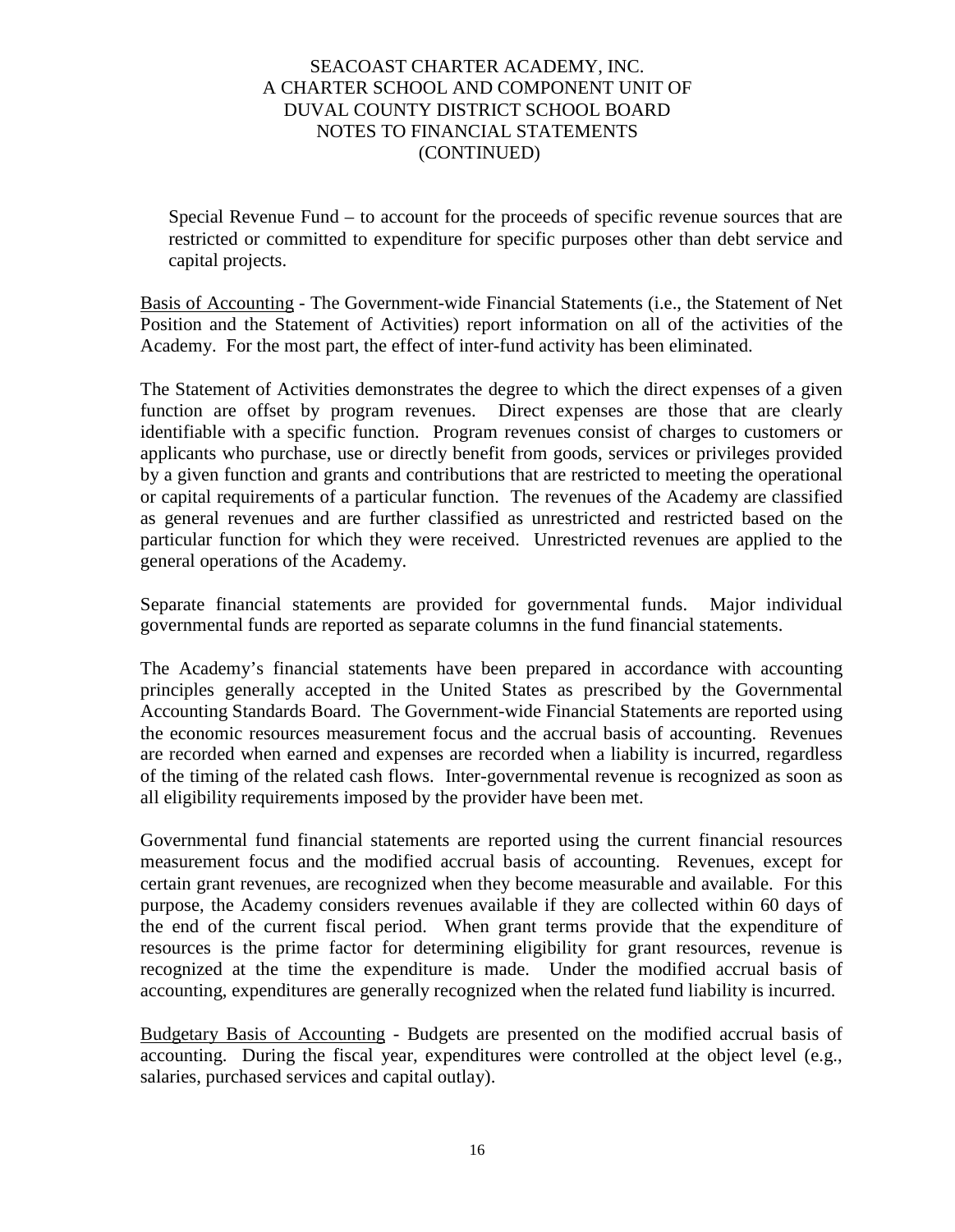Recently Issued Accounting Principles - In March 2012, the Government Accounting Standards Board (GASB) issued GASB Statement 65, *Items Previously Reported as Assets and Liabilities.* GASB 65 clarifies the appropriate reporting of deferred outflows of resources and deferred inflows of resources to ensure consistency in financial reporting. GASB Concepts Statement (CON) 4, *Elements of Financial Statements,* specifies that recognition of deferred outflows and deferred inflows should be limited to those instances specifically identified in authoritative GASB pronouncements. Consequently, guidance was needed to determine which balances being reported as assets and liabilities should actually be reported as deferred outflows of resources and deferred inflows of resources, according to the definitions in CON 4. Based on those definitions, GASB 65 reclassifies and recognizes certain items currently being reported as assets and liabilities as deferred outflows of resources and deferred inflows of resources. The requirements of GASB 65 were effective for the fiscal year 2017. The Academy does not have any items that qualify for reporting in this category.

Federal Income Taxes - The Academy is exempt from Federal tax under Section 501(c)(3) of the Internal Revenue Code. Accordingly, no provision for income taxes has been included in the accompanying financial statements. Additionally, no uncertain tax positions have been made requiring disclosure in the related note to financial statements. The Academy's income tax returns for the past three years are subject to examination by tax authorities and may change upon examination.

Use of Estimates - The preparation of financial statements, in conformity with generally accepted accounting principles, requires management to make estimates and assumptions that affect certain reported amounts and disclosures. Accordingly, actual results could differ from those estimates.

# Cash

Cash deposits consist of demand deposits and a money market account with a financial institution. Deposits on hand at financial institutions are insured by the Federal Deposit Insurance Company up to \$250,000.

The School's deposits must be placed with banks and savings and loans which are qualified as public depositories, prior to receipt of public monies, under Chapter 280, Florida statutes and the School's policy. The School maintains its cash accounts with one qualified public depository. The accounts routinely exceed the federally insured limit of \$250,000. Monies deposited in amounts greater than the insurance coverage are secured by the bank's pledging securities with the state treasurer in the collateral pool. The School has not experienced any losses in such accounts and does not believe it is exposed to any significant credit or custodial risk.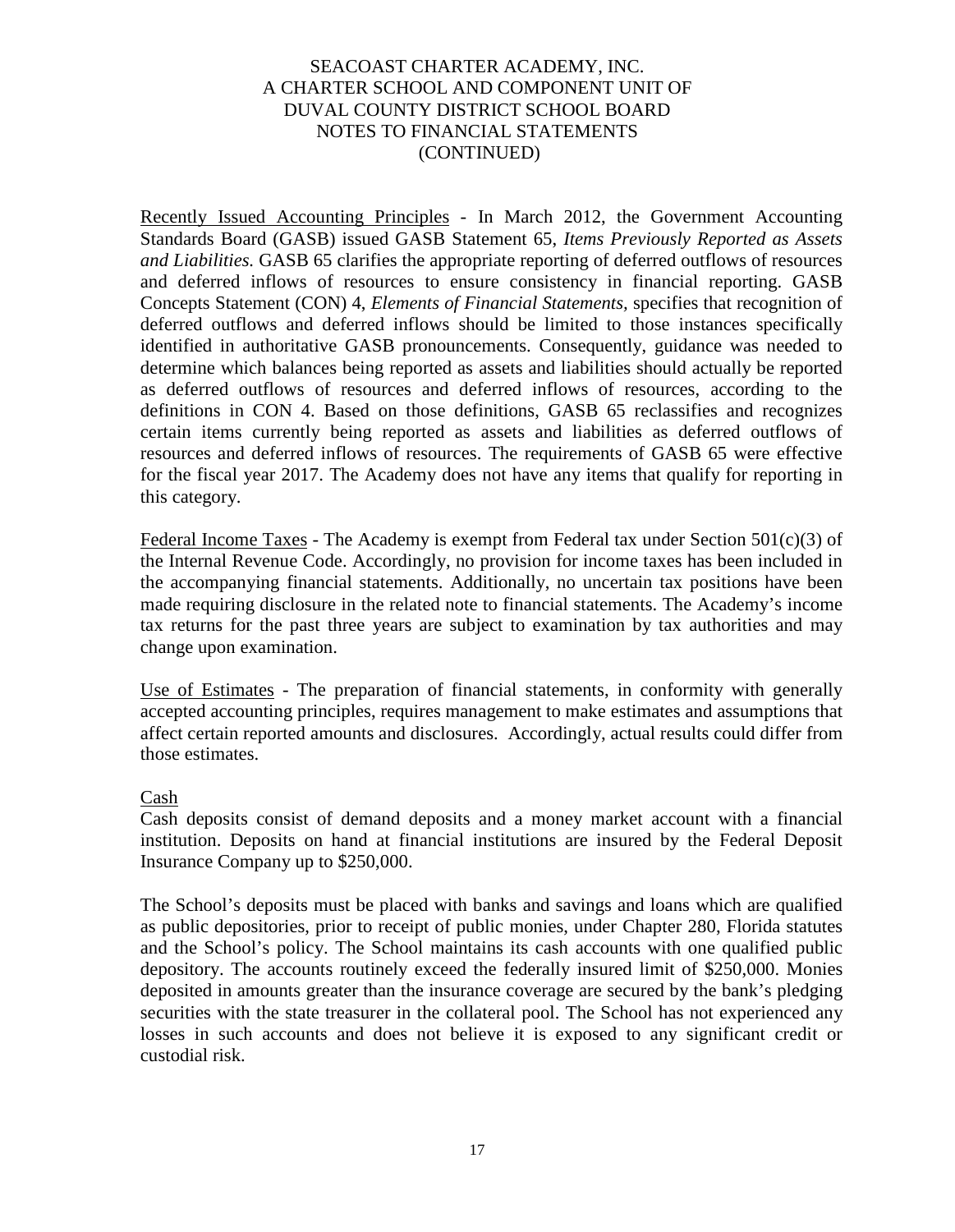Fixed Assets and Depreciation - Capital assets, which include property and equipment, are reported in the Government-wide financial statements. Capital assets are defined by the Academy as assets with an initial, individual cost of more than \$2,500 and an estimated useful life in excess of two years. Such assets are capitalized (recorded) at historical cost. Donated assets are recorded at fair market value at the date of the donation. Property and equipment are depreciated using the straight-line method over the useful lives of the respective assets.

## Deferred Outflows/Inflows of Resources

In addition to assets, the statement of financial position will sometimes report a separate section for deferred outflows of resources. This separate financial statement element, *deferred outflows of resources*, represents a consumption of net position that applies to a future period(s) and so will *not* be recognized as an outflow of resources (expense/expenditure) until then. The Academy does not have any items that qualify for reporting in this category.

In addition to liabilities, the statement of financial position will sometimes report a separate section for deferred inflows of resources. This separate financial statement element, *deferred inflows of resources*, represents an acquisition of net position that applies to a future period(s) and so will *not* be recognized as an inflow of resources (revenue) until then. The Academy does not have any items that qualify for reporting in this category.

# *Government-wide Financial Statements*

#### Net Position and Fund Balance Classification

The Academy reports its governmental fund balances under the following categories:

- Net Investment in Capital Assets consists of capital assets, net of accumulated depreciation, and reduced by the outstanding balances of any borrowings that are attributed to the acquisition or improvement of those assets.
- Restricted Net Position consists of net position with constraints placed on their use either by external groups such as creditors, contributors, or laws or regulations of other governments.
- Unrestricted Net Position all other net position that does not meet the definition of "restricted" or "net investment in capital assets."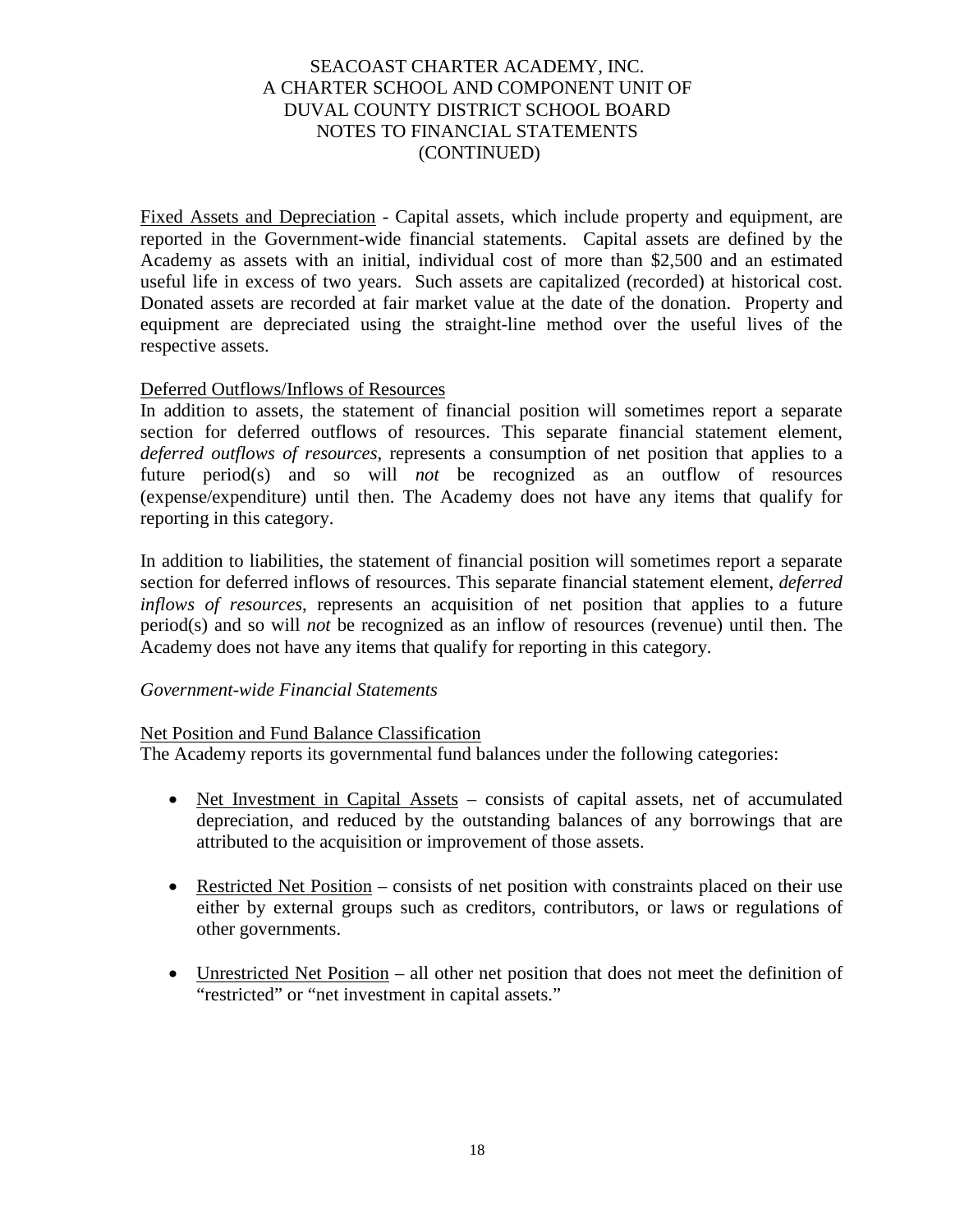#### *Fund Financial Statements*

GASB Codification Section 1800.142, *Fund Balance Reporting and Governmental Fund Type Definitions, defines the different types of fund balances that a governmental entity must* use for financial reporting purposes. GASB requires the fund balance amounts to be reported within one of the following fund balance categories:

- Nonspendable The net current financial resources that cannot be spent because they are either nonspendable in form or legally or contractually required to be maintained intact. Generally these funds are not expected to be converted into cash.
- Restricted The portion of the fund balance on which constraints have been placed by creditors, grantors, contributors, laws or regulations of other governments, constitutional provisions, or enabling legislation. This is considered to be the most binding level of constraint on the use of the fund balance.
- Committed The portion of the fund balance that can be used only for specific purposes pursuant to constraints imposed by formal action of the highest level of decision making authority – the district school board. These amounts cannot be used for any other purpose unless the district school board removes or changes the specified use by taking the same action it employed to previously commit the amounts.
- Assigned The portion of the fund balance that is intended to be used for specific purposes, but is neither restricted nor committed. Assigned amounts include those that have been set aside for a specific purpose by an authorized government body or official, but the constraint imposed does not satisfy the criteria to be classified as restricted or committed.
- Unassigned The portion of the fund balance that is the residual classification for the general fund. This balance represents amounts that have not been assigned to other funds and have not been restricted, committed or assigned for specific purposes. For the funds other than the general fund, if the residual balance is still negative after eliminating any assigned fund balances, the negative residual amount will be classified as an unassigned fund balance.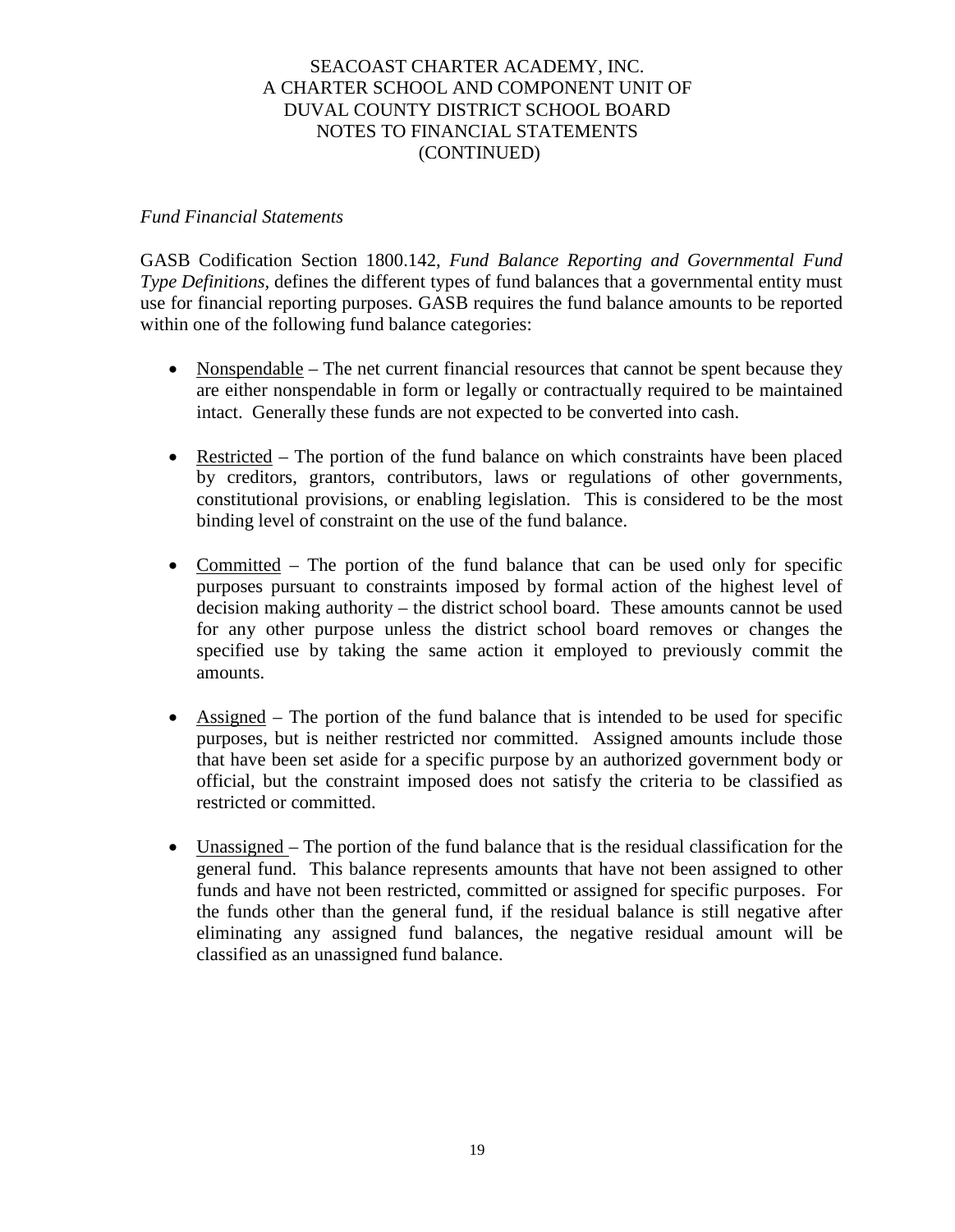The following is a summary schedule of the Academy's Governmental Funds for the fiscal year ended June 30, 2018.

|                            |              |              | Total         |
|----------------------------|--------------|--------------|---------------|
|                            |              | Special      | Governmental  |
| <b>Fund Balances</b>       | General Fund | Revenue Fund | Fund          |
| Nonspendable               | 12,088       |              | 12,088<br>S   |
| Restricted                 |              |              |               |
| Committed                  |              |              |               |
| Assigned                   |              |              |               |
| Unassigned                 | 212,848      | 45,574       | 258,422       |
| <b>Total Fund Balances</b> | 224,936      | 45,574       | 270,510<br>\$ |

In accordance with the implementation of GASB No. 54, the Academy considers restricted amounts to have been spent first when expenditure is incurred for purposes for which both are available. When the expenditure is incurred it is used in the order of committed, assigned, or unassigned.

## Order of Fund Balance Spending Policy

The Academy's policy is to apply expenditures against nonspendable fund balance, restricted fund balance, committed fund balance, assigned fund balance, and unassigned fund balance at the end of the fiscal year. First, nonspendable fund balances are determined. Then restricted fund balances for specific purposes are determined (not including nonspendable amounts). Any remaining fund balance amounts for the non-general funds are to be classified as restricted fund balance. It is possible for the non-general funds to be classified as restricted fund balance. It is possible for the non-general funds to have a negative unassigned fund balance when nonspendable amounts plus the amount of restricted fund balances for specific purposes exceed the positive fund balance for non-general fund.

Reclassifications – Certain reclassifications have been made to the 2018 financial statement presentation to correspond to the current year's format.

Revenue Sources - Revenues for current operations are received primarily from the Duval County District School Board pursuant to the funding provisions included in the Academy's charter. In accordance with the funding provisions of the charter and Section 1002.33 (17), Florida Statutes, the Academy reports the number of full-time equivalent students and related data to the District.

Under the provisions of Section 1011.62, Florida Statutes, the District reports the number of full-time equivalent students and related data to the Florida Department of Education (FDOE) for funding through the Florida Education Finance Program. Funding for the Academy is adjusted during the year to reflect the revised calculations by the FDOE under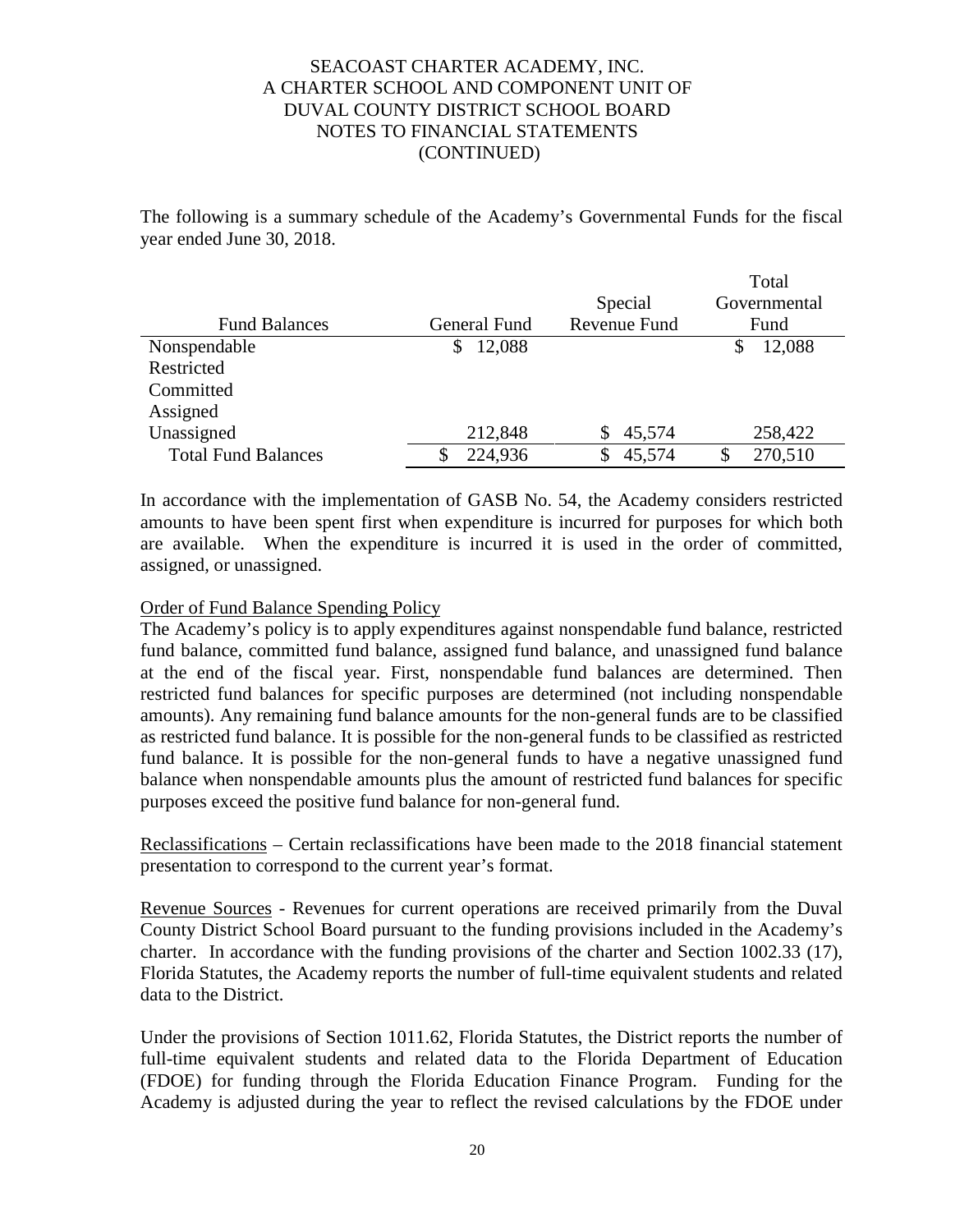the Florida Education Finance Program and the actual weighted full-time equivalent students reported by the Academy during the designated full-time equivalent student survey periods.

The Academy received federal awards for the enhancement of various education programs. This assistance is generally received based on applications submitted to and approved by various granting agencies. For federal awards, in which a claim to these grant proceeds is based on incurring eligible expenditures, revenue is recognized to the extent that eligible expenditures have been incurred.

The Academy received revenue from Federal, State and Local sources for the following purposes: Capital outlay, student lunches, safe schools, school improvements, instructional materials, class size reduction, technology improvement, teacher recognition and training.

## 2. COMPONENT UNITS AND RELATED ORGANIZATIONS

Criteria for determining if other entities are potential component units of the Academy which should be reported with the Academy's general-purpose financial statements are identified and described in the Governmental Accounting Standards Board's (GASB) *Codification of Governmental Accounting and Financial Reporting Standards*, Section 2100 and 2600 (GASB 39). As follows, a legally separate, tax-exempt organization should be reported as a component unit of a reporting entity if all of the following criteria are met: 1) The economic resources received or held by the separate organization are entirely or almost entirely for the direct benefit of the primary government, its component units or its constituents. 2) The primary government, or its component units, is entitled to or has the ability to otherwise access, a majority of the economic resources received or held by the separate organization. 3) The economic resources received or held by an individual organization that the specific primary government, or its component units, is entitled to, or has the ability to otherwise access, are significant to that primary government. The Academy appears in compliance with the above criteria.

# 3. BANK ACCOUNTS

The Academy maintains a bank account for the charter school programs as required by the Duval County District School Board contract.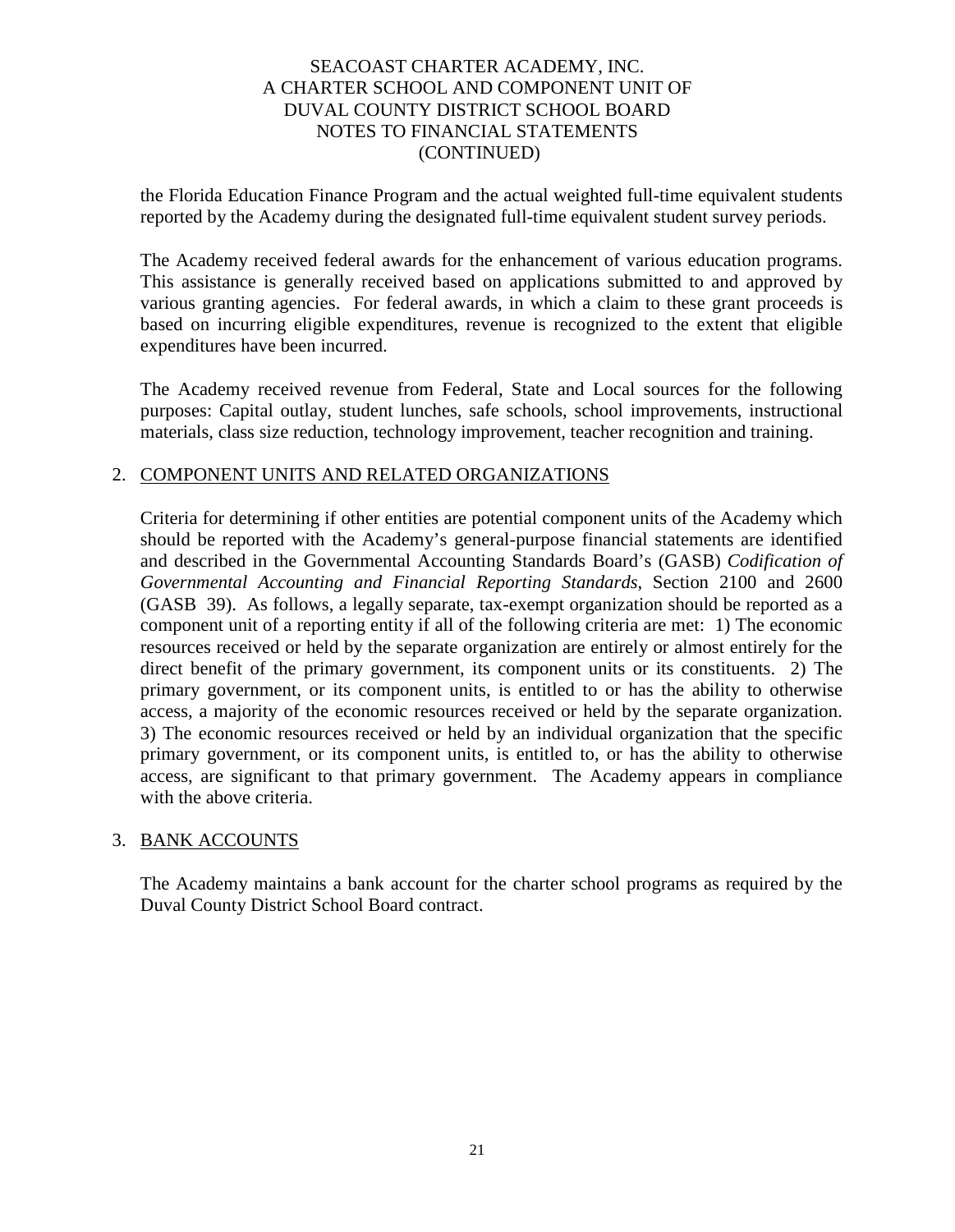# 4. CHANGES IN FIXED ASSETS

The following schedule represents changes in fixed assets for the year ended June 30, 2018:

|                                  | Beginning<br><b>Book Value</b> | <b>Additions</b> |          | Ending<br><b>Book Value</b> |  |  |
|----------------------------------|--------------------------------|------------------|----------|-----------------------------|--|--|
| <b>Building</b>                  | 277,307<br>\$                  | \$134,177        | \$0      | 411,484<br>\$               |  |  |
| Furniture and Equipment          | 65,000                         |                  |          | 65,000                      |  |  |
| Computer Equipment               | 102,132                        |                  |          | 102,132                     |  |  |
| <b>Computer Software</b>         | 34,250                         |                  |          | 34,250                      |  |  |
| Capital Improvements             | 60,285                         |                  |          | 60,285                      |  |  |
| <b>Total Capital Assets</b>      | 538,974                        | 134,177          | $\theta$ | 673,151                     |  |  |
| <b>Accumulated Depreciation</b>  | (201, 603)                     | (46, 191)        |          | (247, 794)                  |  |  |
| <b>Total Capital Assets, Net</b> | \$337,371                      | \$87,986         | \$0      | 425,357<br>\$               |  |  |

Depreciation expense was charged to functions as follows:

| Government activities                               | Amount   |
|-----------------------------------------------------|----------|
| <b>Basic instruction</b>                            | \$17,555 |
| School administration                               | 4.416    |
| Facilities acquisition and construction             | 24,220   |
| Total governmental activities' depreciation expense | , 46,191 |

#### 5. OPERATING LEASES AND CONTRACTUAL OBLIGATIONS

The following is a schedule of the Academy's operating leases and contractual obligations that are outstanding for minimum payments as of June 30, 2018.

| Academy facilities lease, with original term of 60 months, with monthly<br>payments of \$21,132 per month, maturing June 30, 2021. This agreement is<br>with a related organization. See footnote 7.    | \$760,752   |
|---------------------------------------------------------------------------------------------------------------------------------------------------------------------------------------------------------|-------------|
| Academy facilities lease, with original term of 24 months, with monthly<br>payments of \$18,750 per month, maturing June 30, 2019. This agreement<br>is with a related organization. See footnote 7.    | 225,000     |
| Academy facilities lease, with original term of 60 months, with monthly<br>payments of \$3,120 per month, maturing December 31, 2022. This<br>agreement is with a related organization. See footnote 7. | 168,480     |
| Total amount of minimum payments over the life of the contracts.                                                                                                                                        | \$1,154,232 |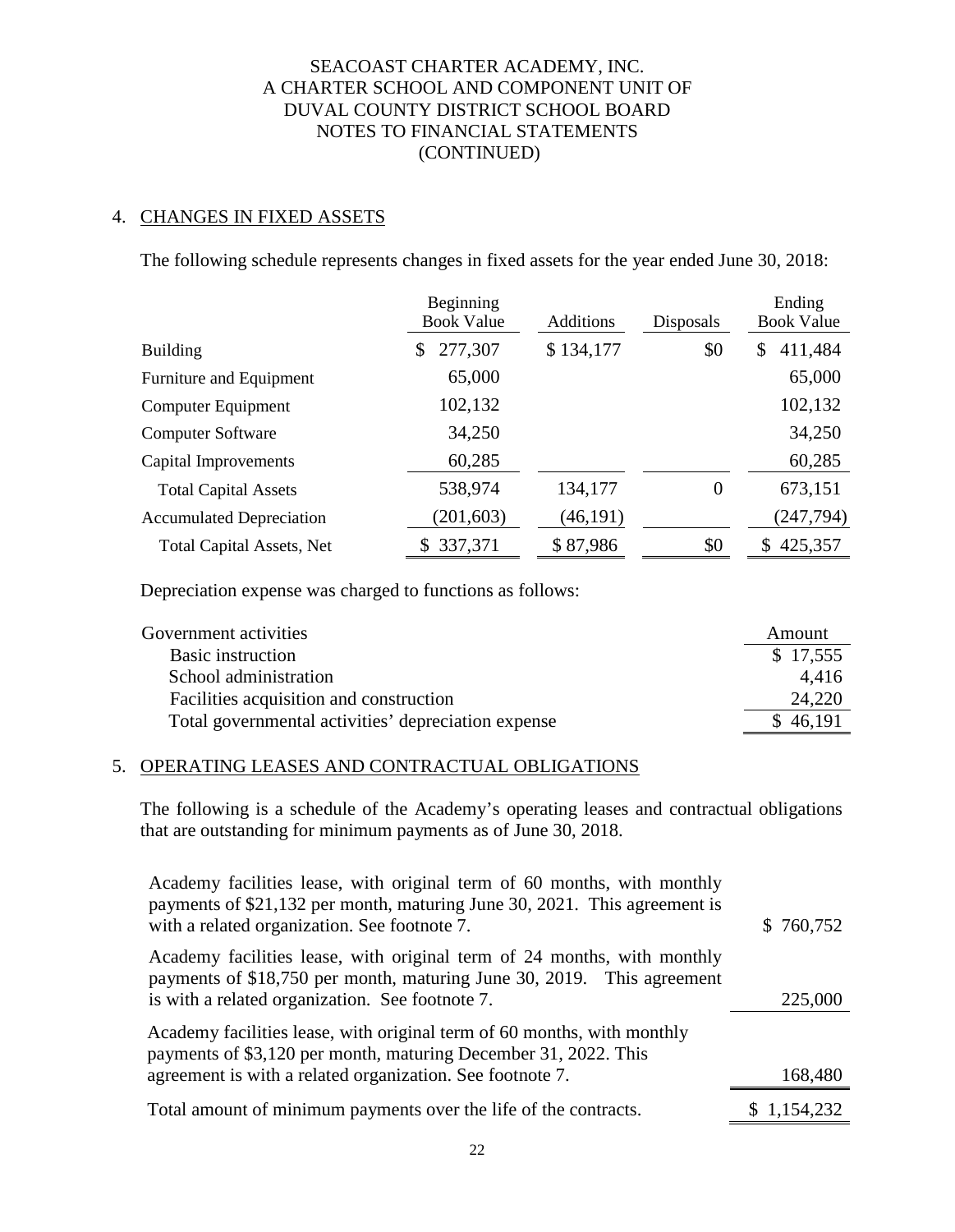# 5. OPERATING LEASES AND CONTRACTUAL OBLIGATIONS - (continued)

The following is a schedule of future minimum payments required under contract agreements that have initial or remaining non-cancelable lease term as of June 30, 2018.

| 2019                   | \$<br>516,024 |
|------------------------|---------------|
| 2020                   | 291,024       |
| 2021                   | 291,024       |
| 2022                   | 37,440        |
| 2023                   | 18,720        |
| Thereafter             | $\Omega$      |
| Total minimum payments | \$1,154,232   |

The Academy has various other operating leases that are on a month to month basis. Total rent expense was \$497,304 for the year ending June 30, 2018.

# 6. SCHEDULE OF STATE REVENUE SOURCES

The following is a schedule of the Academy's State revenue:

| Source                                    | Amount      |
|-------------------------------------------|-------------|
| <b>STATE</b>                              |             |
| <b>Florida Education Finance Program</b>  | \$2,093,669 |
| <b>Class Size Reduction</b>               | 601,976     |
| <b>ESE Guaranteed Allocation</b>          | 298,862     |
| <b>Supplementary Academic Instruction</b> | 104,295     |
| Class Size Reallocation & Restoration     | 477         |
| <b>Instructional Materials</b>            | 33,908      |
| School Improvement                        | 848         |
| Safe School                               | 12,113      |
| Florida Teachers' Lead Program            | 7,200       |
| Digital Classroom Allocation              | 8,957       |
| <b>Research-based Reading Instruction</b> | 20,192      |
| Florida School Recognition Program        | 43,675      |
| Science Lab                               | 536         |
| <b>Total State Revenue</b>                | \$3,226,708 |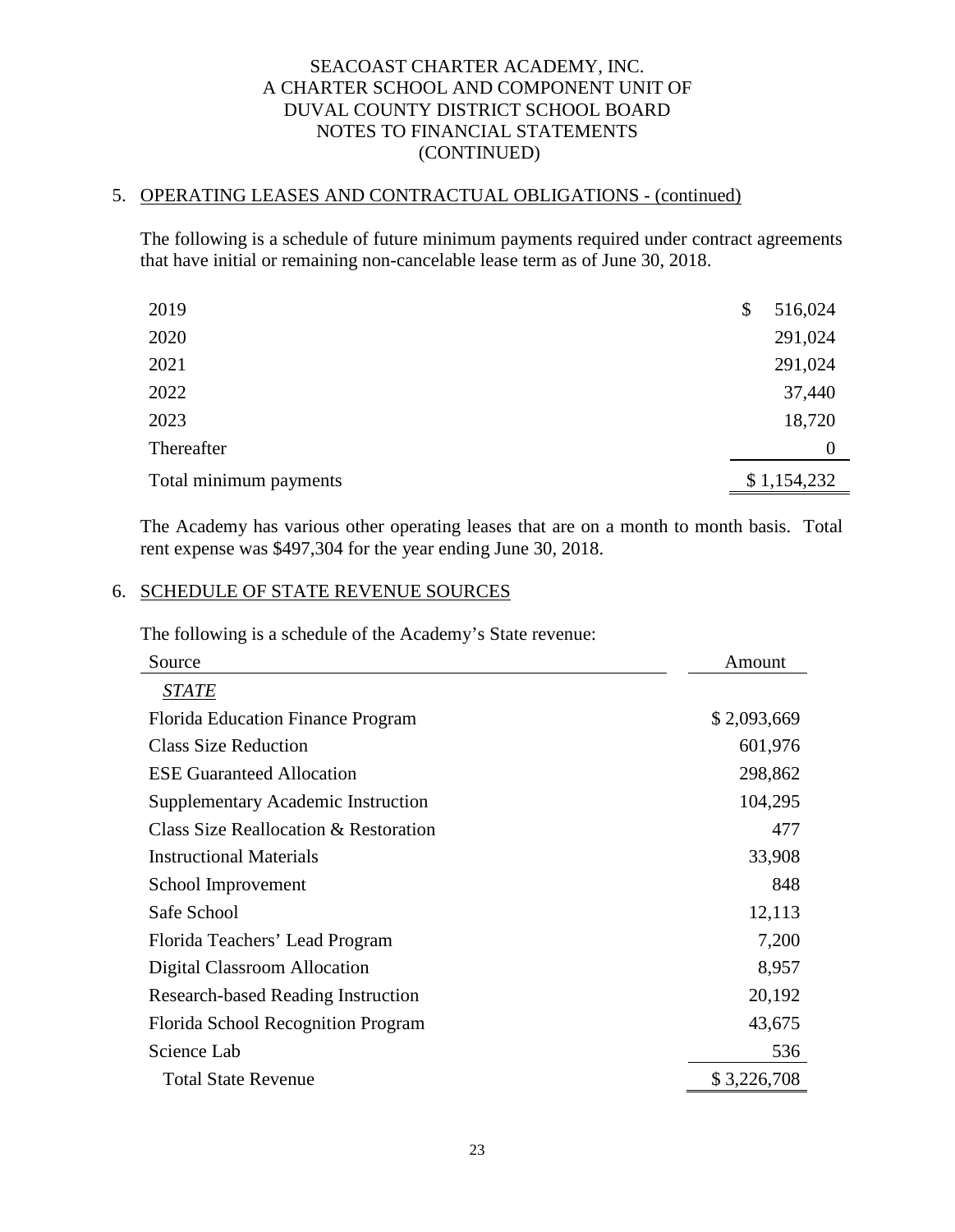#### 6. SCHEDULE OF STATE REVENUE SOURCES – (continued)

As provided in the charter school contract, the District has charged the Academy an administrative fee totaling \$87,050.

Accounting policies relating to certain State revenue sources are described in Note 1.

#### 7. RELATED PARTY TRANSACTIONS

HCMC, Inc. (HCMC) provides administrative support services and maintenance oversight to the Academy. The Academy renewed its management agreement with HCMC, Inc. effective July 1, 2016 and expiring on June 30, 2019. Terms of the agreement provide a service fee of 8% of collected funds for the current year and 9% of collected funds for the upcoming year. HCMC is owned and controlled by the Parents of the Administrator. Decisions relative to the contract are approved by the independent Charter School Board.

After a thorough analysis of alternatives to accommodate anticipated growth, the Academy entered into multiple lease agreements with Seacoast Christian Academy Realty Nominee Trust (the Trust).The lease agreements call for all capital improvement costs to be incurred by the Academy. In the current year a new building was renovated and those capital improvement costs totaled \$134,177. The leases are further discussed in Note 5. The beneficiary of the Trust is Seacoast Christian Academy, Inc., a non-profit corporation. The Trustees of the Trust are the parents of the Administrator. Decisions relative to the lease agreement are approved by the independent Charter School Board.

#### 8. FUNDING AND CREDIT CONCENTRATIONS

 The Academy receives substantially all of its support and revenue from federal, state and local funding sources, passed through the District, in the form of performance and budget based contracts. Continuing operation of the Academy is greatly dependent upon the continued support of these governmental agencies.

#### 9. SUBSEQUENT EVENTS

Subsequent events were evaluated through September 28, 2018 which is the date the financial statements were available to be issued.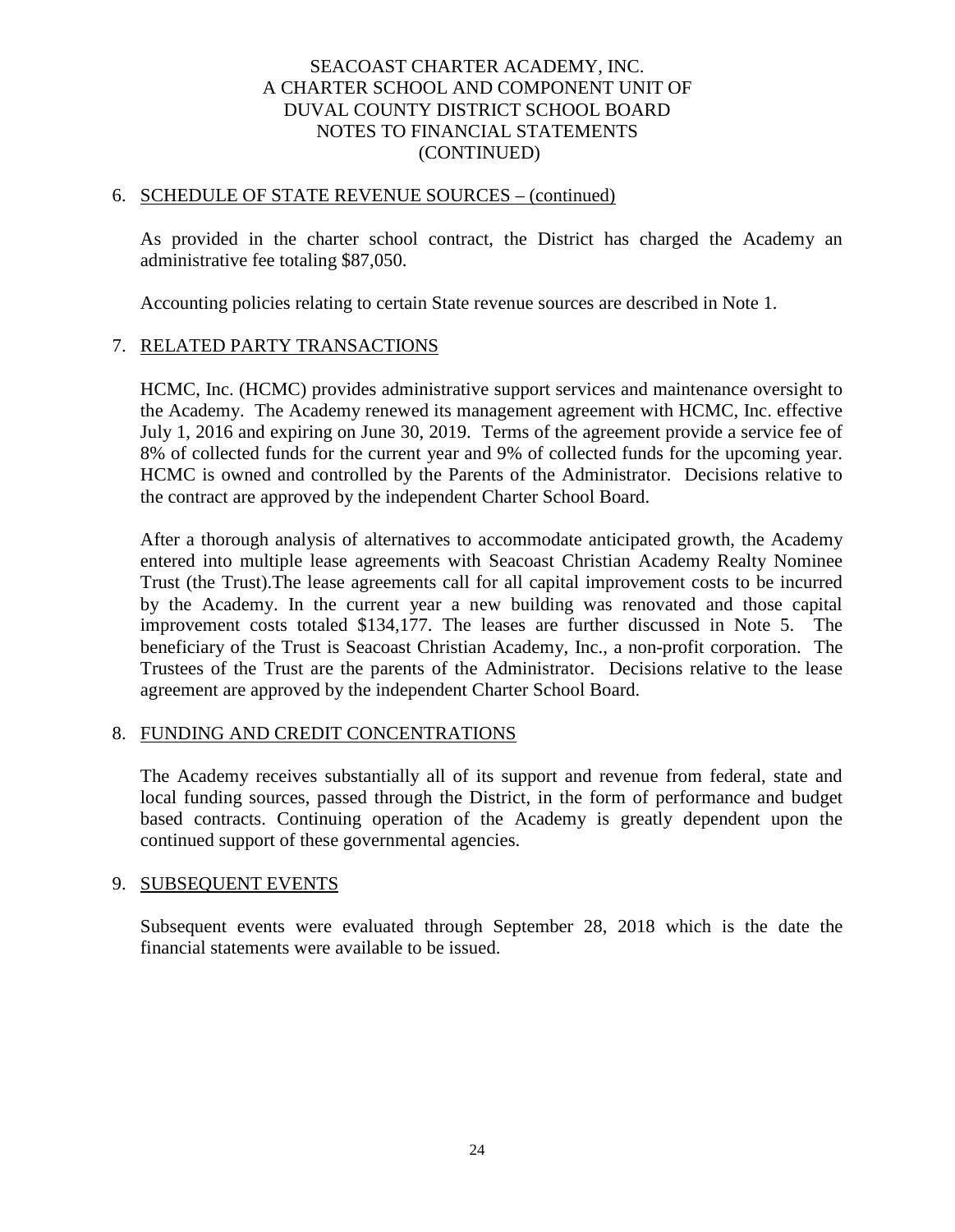# SEACOAST CHARTER ACADEMY, INC. A CHARTER SCHOOL AND COMPONENT UNIT OF DUVAL COUNTY DISTRICT SCHOOL BOARD NOTE TO REQUIRED SUPPLEMENTARY INFORMATION – (UNAUDITED) JUNE 30, 2018

# 1. BUDGETARY BASIS OF ACCOUNTING

Budgets are presented on the modified accrual basis of accounting. During the fiscal year, expenditures were controlled at the object level (e.g., salaries and benefits, purchased services, materials and supplies and capital outlay) within each activity (e.g., instruction, support services and school administration). Budgets may be amended by resolution at any Board meeting prior to the date for the annual report.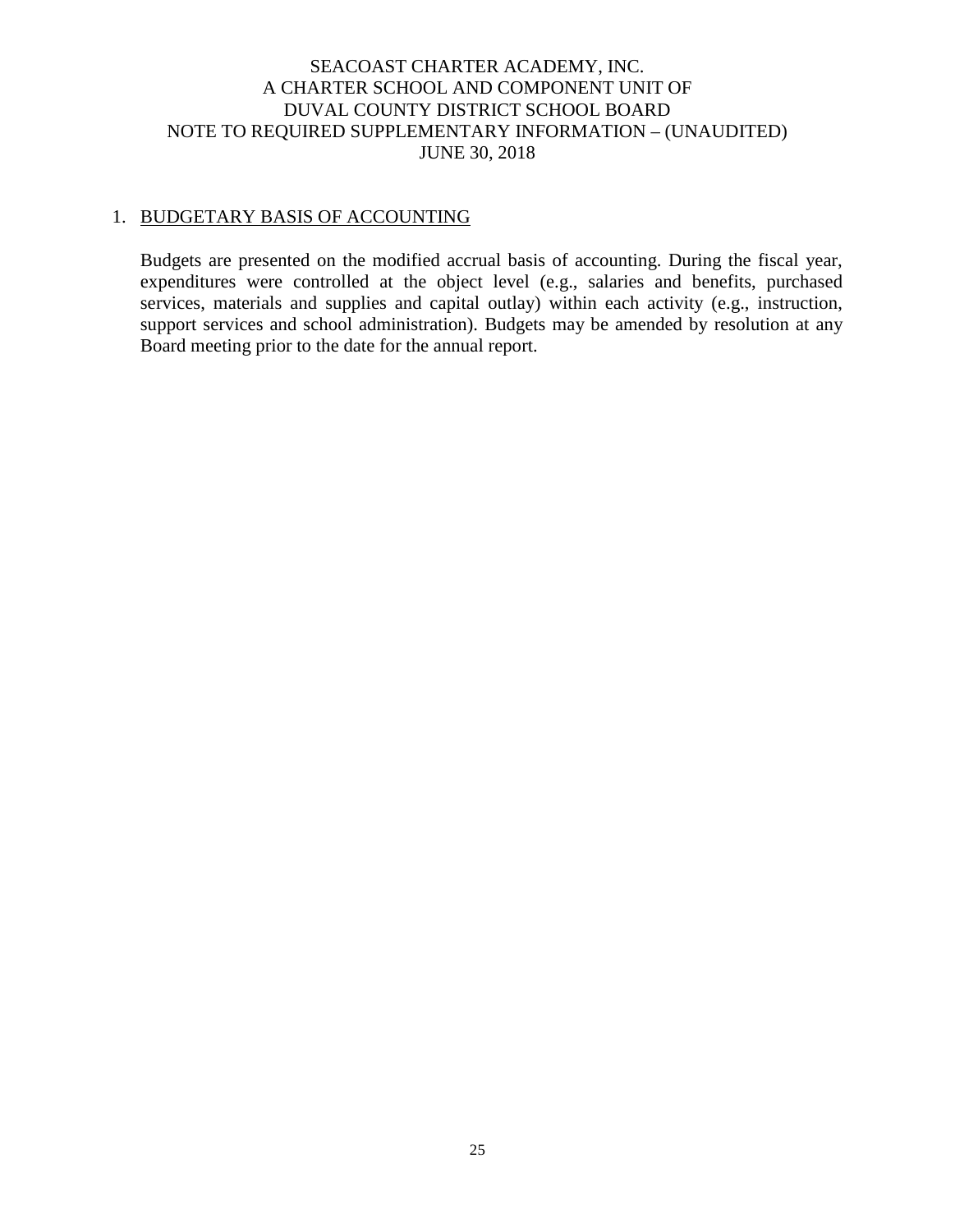# REQUIRED SUPPLEMENTARY INFORMATION BUDGETARY COMPARISON SCHEDULE - GENERAL FUND - (UNAUDITED) FOR THE FISCAL YEAR ENDED JUNE 30, 2018

|                                              | Original<br><b>Budget</b>              | Final<br>Amended<br><b>Budget</b>      | Actual                                 | Variance -<br>Favorable<br>(Unfavorable) |  |
|----------------------------------------------|----------------------------------------|----------------------------------------|----------------------------------------|------------------------------------------|--|
| <b>REVENUES</b>                              |                                        |                                        |                                        |                                          |  |
| State sources                                | 3,081,782<br>\$                        | \$<br>3,227,972                        | 3,226,708<br>\$                        | \$<br>(1,264)                            |  |
| Local sources                                | 10,000                                 | 45,427                                 | 45,515                                 | 88                                       |  |
| Total revenue                                | 3,091,782<br>\$                        | \$<br>3,273,399                        | 3,272,223<br>\$                        | \$<br>(1,176)                            |  |
| <b>EXPENDITURES</b>                          |                                        |                                        |                                        |                                          |  |
| <b>Education:</b>                            |                                        |                                        |                                        |                                          |  |
| Instructional                                | $\boldsymbol{\mathsf{S}}$<br>1,527,338 | \$<br>1,567,634                        | 1,568,949<br>\$                        | \$<br>(1,315)                            |  |
| Instructional support services               | 190,963                                | 197,493                                | $\mathbb{S}$<br>196,945                | 548                                      |  |
| <b>Board</b>                                 | 308,168                                | 319,836                                | 319,836                                |                                          |  |
| General administration                       | 34,066                                 | 86,270                                 | 86,270                                 |                                          |  |
| School administration                        | 355,192                                | 319,841                                | 320,185                                | (344)                                    |  |
| Facilities acquisition and construction      |                                        | 134,177                                | 134,177                                |                                          |  |
| <b>Fiscal services</b>                       | 37,701                                 | 31,497                                 | 31,497                                 |                                          |  |
| Pupil transportation                         | 1,000                                  |                                        |                                        |                                          |  |
| Operation of plant                           | 609,421                                | 435,351                                | 435,351                                |                                          |  |
| Maintenance of plant                         | 24,110                                 | 19,995                                 | 19,996                                 | (1)                                      |  |
| Debt service:                                |                                        |                                        |                                        |                                          |  |
| Principal                                    | 3,134                                  | 2,844                                  | 2,844                                  |                                          |  |
| Interest and fiscal charges                  |                                        |                                        | 27                                     | (27)                                     |  |
| <b>Total Expenditures</b>                    | 3,091,093<br>$\mathcal{S}$             | $\boldsymbol{\mathsf{S}}$<br>3,114,938 | $\boldsymbol{\mathsf{S}}$<br>3,116,077 | \$<br>(1,139)                            |  |
| Excess of revenues over (under) expenditures | 689                                    | 158,461                                | 156,146                                | (2,315)<br>$\boldsymbol{\mathsf{\$}}$    |  |
| Fund balances, beginning of year             | 68,790                                 | 68,790                                 | 68,790                                 |                                          |  |
| Fund balances, end of year                   | 69,479<br>\$                           | 227,251<br>$\boldsymbol{\mathsf{S}}$   | \$<br>224,936                          |                                          |  |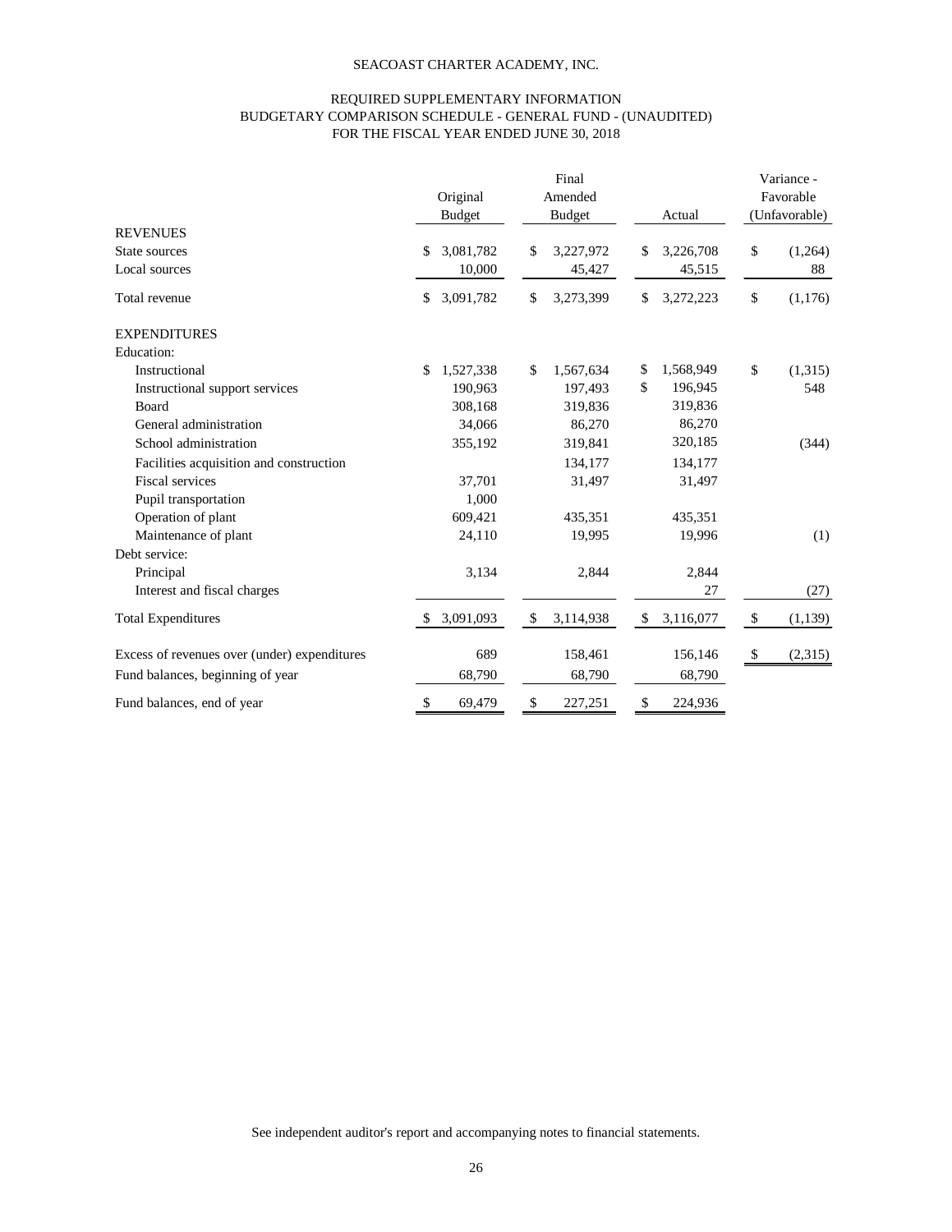# REQUIRED SUPPLEMENTARY INFORMATION BUDGETARY COMPARISON SCHEDULE - SPECIAL REVENUE FUND - (UNAUDITED) FOR THE YEAR ENDED JUNE 30, 2018

|                                           |              |                           |    | Final                    |    |         |                           | Variance -                 |  |
|-------------------------------------------|--------------|---------------------------|----|--------------------------|----|---------|---------------------------|----------------------------|--|
|                                           |              | Original<br><b>Budget</b> |    | Amended<br><b>Budget</b> |    | Actual  |                           | Favorable<br>(Unfavorable) |  |
|                                           |              |                           |    |                          |    |         |                           |                            |  |
| Federal through state                     | \$           | 126,000                   | \$ | 137,159                  | \$ | 137,939 | \$                        | 780                        |  |
| Local sources                             |              | 28,000                    |    | 14,447                   |    | 14,446  |                           | (1)                        |  |
| Total revenue                             | \$           | 154,000                   | \$ | 151,606                  | \$ | 152,385 | \$                        | 779                        |  |
| <b>EXPENDITURES</b>                       |              |                           |    |                          |    |         |                           |                            |  |
| <b>Education:</b>                         |              |                           |    |                          |    |         |                           |                            |  |
| Instructional                             |              |                           |    |                          |    |         |                           |                            |  |
| <b>Staff Development</b>                  |              | 16,000                    |    | 15,830                   |    | 15,830  |                           |                            |  |
| Board                                     |              |                           |    |                          |    |         |                           |                            |  |
| <b>General Administration</b>             |              |                           |    |                          |    | 780     |                           | (780)                      |  |
| School administration                     |              |                           |    |                          |    |         |                           |                            |  |
| Facilities acquisition and construction   |              |                           |    |                          |    |         |                           |                            |  |
| Food services                             |              | 102,500                   |    | 129,676                  |    | 129,678 |                           | (2)                        |  |
| <b>Total Expenditures</b>                 | $\mathbb{S}$ | 118,500                   | \$ | 145,506                  | \$ | 146,288 | $\boldsymbol{\mathsf{S}}$ | (782)                      |  |
| Excess of revenues over (under) expenditu |              | 35,500                    |    | 6,100                    |    | 6,097   | $\boldsymbol{\mathsf{S}}$ | (3)                        |  |
| Fund balances, beginning of year          |              | 39,477                    |    | 39,477                   |    | 39,477  |                           |                            |  |
| Fund balances, end of year                | \$           | 74,977                    | \$ | 45,577                   | \$ | 45,574  |                           |                            |  |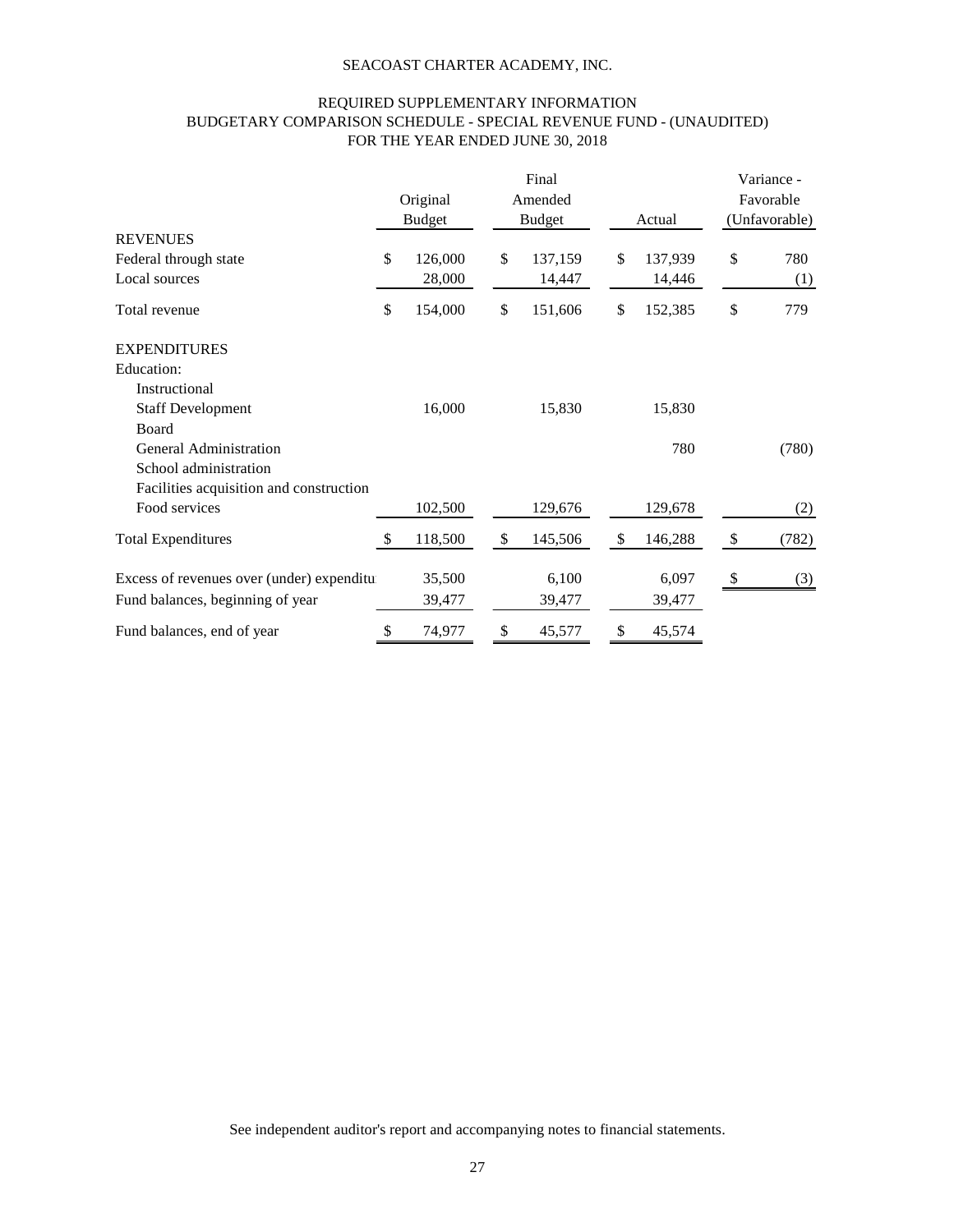# REQUIRED SUPPLEMENTARY INFORMATION BUDGETARY COMPARISON SCHEDULE - CAPITAL OUTLAY FUND - (UNAUDITED) FOR THE YEAR ENDED JUNE 30, 2018

|                                      |               | Original<br><b>Budget</b> |                           | Final<br>Amended<br><b>Budget</b> |              | Actual  | Variance -<br>Favorable<br>(Unfavorable) |
|--------------------------------------|---------------|---------------------------|---------------------------|-----------------------------------|--------------|---------|------------------------------------------|
| <b>REVENUES</b>                      |               |                           |                           |                                   |              |         |                                          |
| Federal through state                | \$            | 81,321                    | \$                        | 83,409                            |              | 83,409  |                                          |
| Local sources                        |               |                           |                           | 142,217                           |              | 142,217 |                                          |
| Total revenue                        | \$            | 81,321                    | \$                        | 225,626                           | \$           | 225,626 |                                          |
| <b>EXPENDITURES</b>                  |               |                           |                           |                                   |              |         |                                          |
| Education:                           |               |                           |                           |                                   |              |         |                                          |
| Instructional                        |               |                           |                           |                                   |              |         |                                          |
| <b>Staff Development</b>             |               |                           |                           |                                   |              |         |                                          |
| Board                                |               |                           |                           |                                   |              |         |                                          |
| <b>General Administration</b>        |               |                           |                           |                                   |              |         |                                          |
| School administration                |               |                           |                           |                                   |              |         |                                          |
| Operation of plant                   |               | 81,321                    |                           | 225,626                           |              | 225,626 |                                          |
| Food services                        |               |                           |                           |                                   |              |         |                                          |
| <b>Total Expenditures</b>            | <sup>\$</sup> | 81,321                    | $\boldsymbol{\mathsf{S}}$ | 225,626                           | $\mathbb{S}$ | 225,626 | $\boldsymbol{\mathsf{\$}}$               |
| Excess of revenues over expenditures |               |                           |                           |                                   |              |         | \$                                       |
| Fund balances, beginning of year     |               |                           |                           |                                   |              |         |                                          |
| Fund balances, end of year           | \$            |                           |                           |                                   | \$           |         |                                          |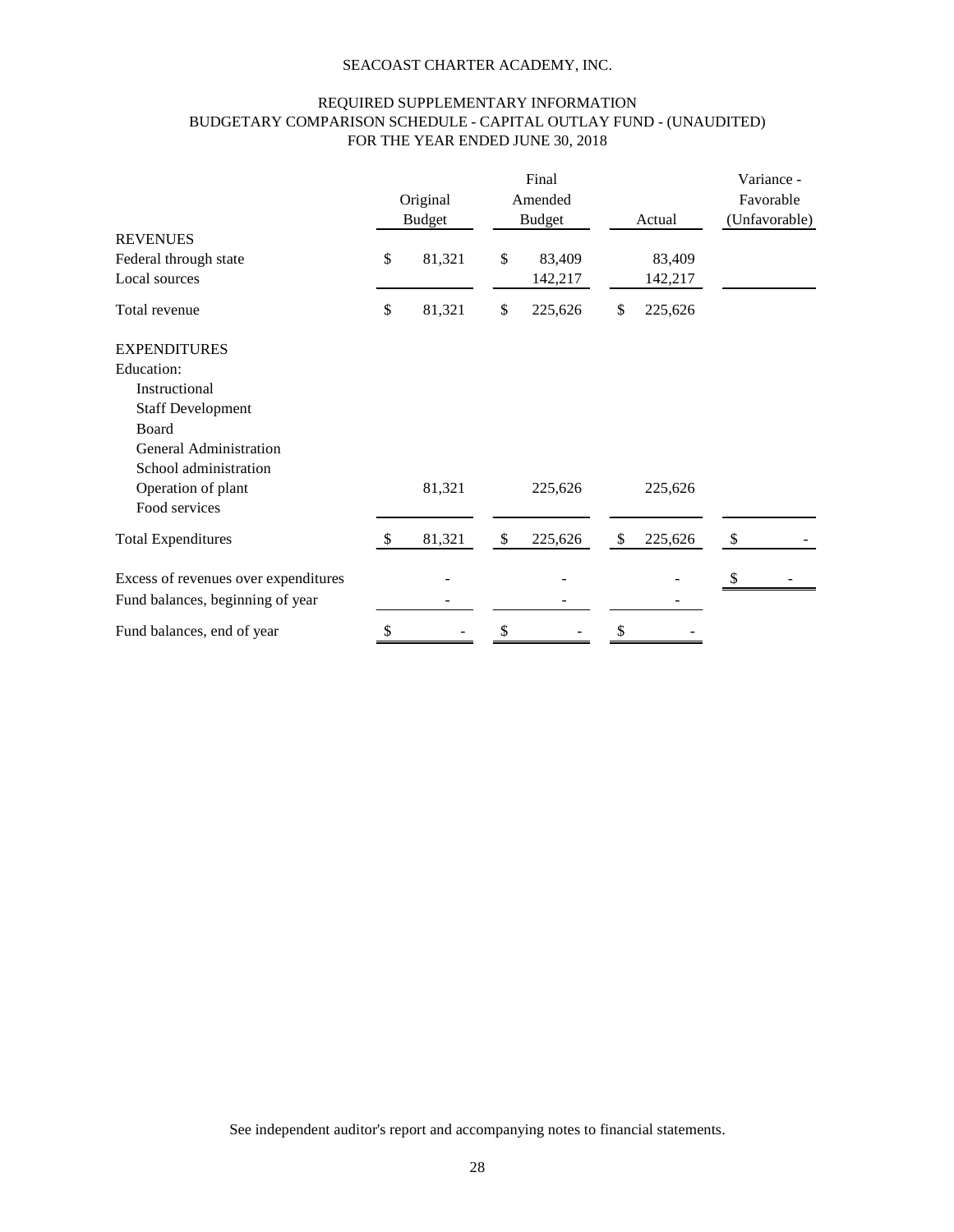

**Simonic, Simonic, Ratnecht & Associates, Inc. Certified Public Accountants 8750 Perimeter Park Boulevard Jacksonville, FL 32216-6347 Phone: 904-928-1040 Fax: 904-928-0909**  [www.simonic.net](http://www.simonic.net/)

## REPORT ON INTERNAL CONTROL OVER FINANCIAL REPORTING AND ON COMPLIANCE AND OTHER MATTERS BASED ON AN AUDIT OF FINANCIAL STATEMENTS PERFORMED IN ACCORDANCE WITH *GOVERNMENT AUDITING STANDARDS*

*Independent Auditor's Report* 

Board of Directors Seacoast Charter Academy, Inc. A Charter School and Component Unit of District School Board, Duval County, Florida 9100 Regency Square Blvd Jacksonville, FL 32211

We have audited, in accordance with auditing standards generally accepted in the United States of America and the standards applicable to financial audits contained in *Government Auditing Standards* issued by the Comptroller General of the United States, the financial statements of the governmental activities, each major fund, and the aggregate remaining fund information of Seacoast Charter Academy, Inc., a Charter School (nonprofit organization), and component unit of the District School Board of Duval County, Florida as of and for the year ended June 30, 2018, and the related notes to the financial statements which collectively comprise Seacoast Charter Academy, Inc.'s basic financial statements and have issued our report thereon dated September 28, 2018.

#### **Internal Control Over Financial Reporting**

In planning and performing our audit of the financial statements, we considered the Academy's internal control over financial reporting (internal control) to determine the audit procedures that are appropriate in the circumstances for the purpose of expressing our opinion on the financial statements, but not for the purpose of expressing an opinion on the effectiveness of the Academy's internal control. Accordingly, we do not express an opinion on the effectiveness of the Academy's internal control.

A *deficiency in internal control* exists when the design or operation of a control does not allow management or employees in the normal course of performing their assigned functions, to prevent, or detect and correct misstatements on a timely basis. A *material weakness* is a deficiency, or a combination of deficiencies, in internal control, such that there is a reasonable possibility that a material misstatement of the entity's financial statements will not be prevented, or detected and corrected on a timely basis. A *significant deficiency* is a deficiency, or a combination of deficiencies, in internal control that is less severe than a material weakness, yet important enough to merit attention by those charged with governance.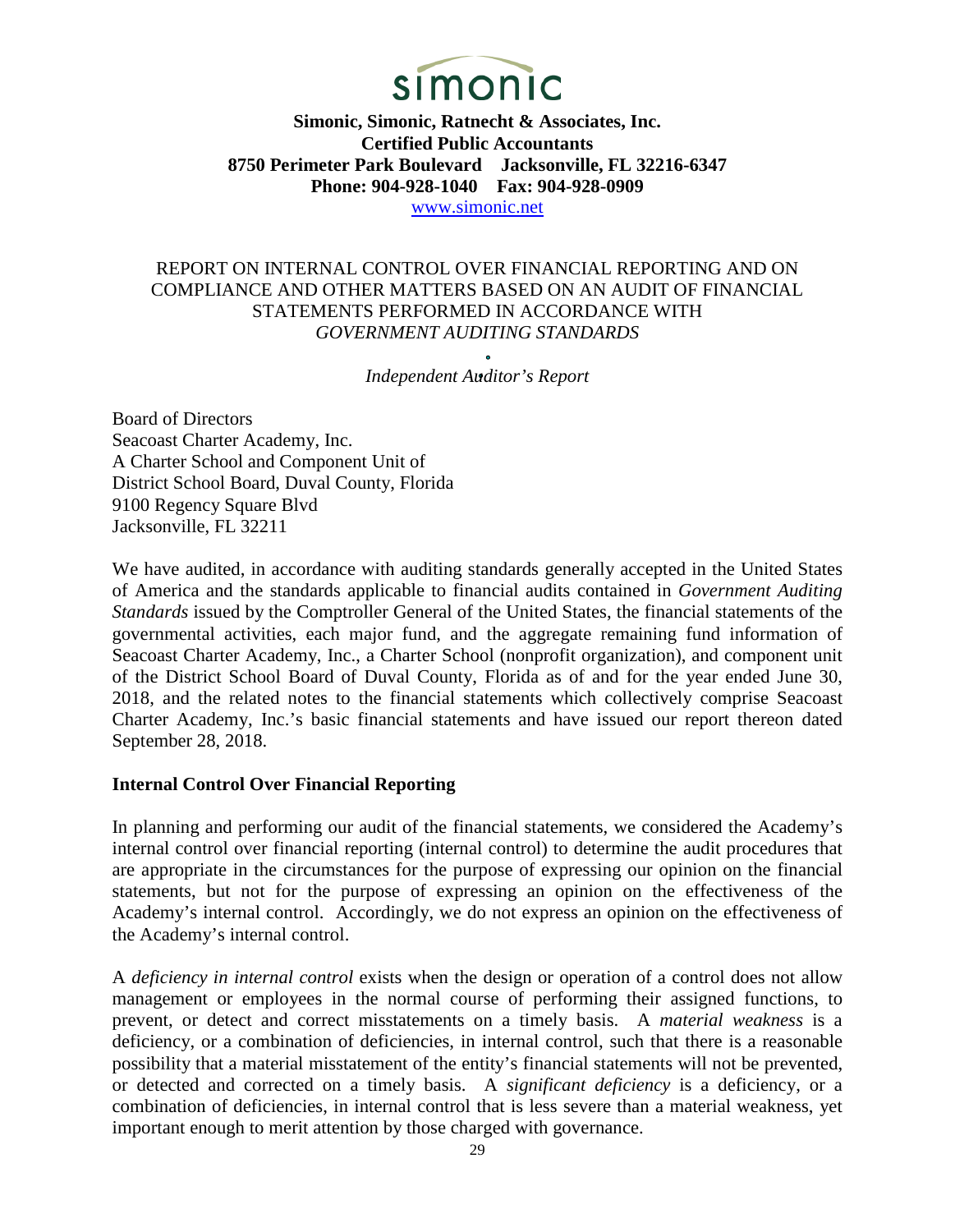Our consideration of internal control over financial reporting was for the limited purpose described in the first paragraph of this section and was not designed to identify all deficiencies in internal control over financial reporting that might be material weaknesses or significant deficiencies. Given these limitations, during our audit we did not identify any deficiencies in internal control over financial reporting that we consider to be material weaknesses. However, material weaknesses may exist that have not been identified.

#### *Compliance and Other Matters*

As part of obtaining reasonable assurance about whether the Academy's financial statements are free from material misstatement, we performed tests of its compliance with certain provisions of laws, regulations, contracts, and grant agreements, noncompliance with which could have a direct and material effect on the determination of financial statement amounts. However, providing an opinion on compliance with those provisions was not an objective of our audit and, accordingly, we do not express such an opinion. The results of our tests disclosed no instances of noncompliance or other matters that are required to be reported under Government Auditing Standards.

#### **Purpose of this Report**

The purpose of this report is solely to describe the scope of our testing of internal control and compliance and the results of that testing, and not to provide an opinion on the effectiveness of the Academy's internal control or on compliance. This report is an integral part of an audit performed in accordance with *Government Auditing Standards* in considering the Academy's internal control and compliance. Accordingly, this communication is not suitable for any other purpose.

Simonic, Semonic Ratrect + Associates, Ca.

Simonic, Simonic, Ratnecht & Associates, Inc. Jacksonville, Florida

September 28, 2018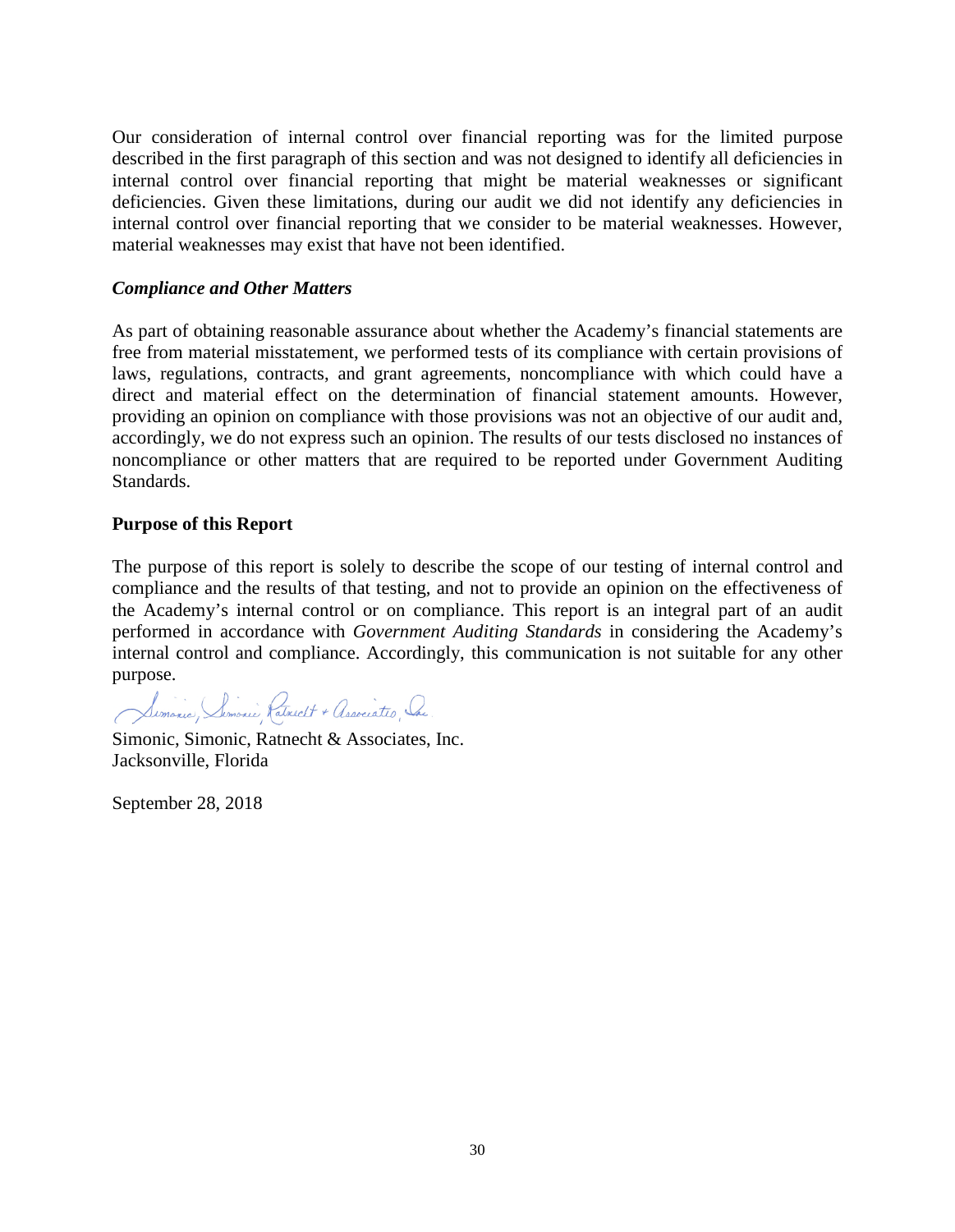

**Simonic, Simonic, Ratnecht & Associates, Inc. Certified Public Accountants 8750 Perimeter Park Boulevard Jacksonville, FL 32216-6347 Phone: 904-928-1040 Fax: 904-928-0909**  [www.simonic.net](http://www.simonic.net/)

# **Management Letter as Required by Rules of the Florida Auditor General, Chapter 10.850, Florida Statutes,** *Charter School Audits*

To the Board of Directors of Seacoast Charter Academy, Inc. a Charter School and Component Unit of the District School Board of Duval County, Florida

#### **Report on the Financial Statements**

We have audited the financial statements of the Seacoast Charter Academy, Inc. ("The Academy"), a charter school and component unit of the District School Board of Duval County, Florida, as of and for the fiscal year ended June 30, 2018, and have issued our report thereon dated September 28, 2018.

#### **Auditor's Responsibility**

We conducted our audit in accordance with auditing standards generally accepted in the United States of America; the standards applicable to financial audits contained in *Government Auditing Standards,* issued by the Comptroller General of the United States and Chapter 10.850, Rules of the Auditor General.

# **Other Reporting Required by** *Government Auditing Standards*

We have issued our Independent Auditor's Report on Internal Control over Financial Reporting and on Compliance and Other Matters Based on an Audit of the Financial Statements Performed in Accordance with *Government Auditing Standards*. Disclosures in those reports and schedule, which are dated September 28, 2018, should be considered in conjunction with this management letter.

#### **Prior Audit Findings**

Section 10.854(1)(e)1., Rules of the Auditor General, requires that we determine whether or not corrective actions have been taken to address findings and recommendations made in the preceding annual financial audit report. The Academy did not have findings and recommendations made in the preceding annual financial audit report.

#### **Official Title**

Section 10.854(1)(e)5, Rules of the Auditor General, requires the name or official title of the entity. The official title of the entity is Seacoast Charter Academy, Inc.